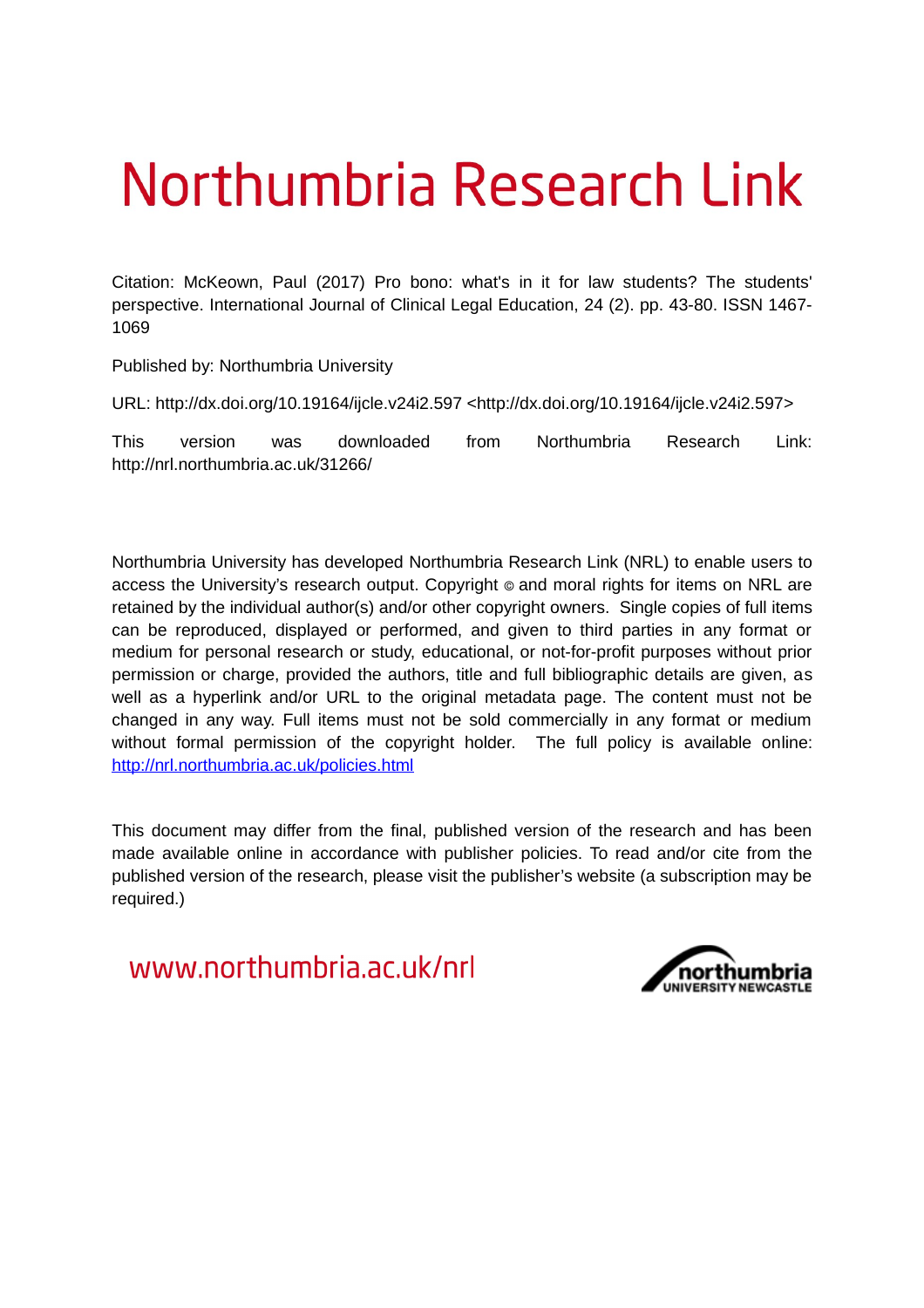# PRO BONO: WHAT'S IN IT FOR LAW STUDENTS? THE STUDENTS' PERSPECTIVE

# **Paul McKeown<sup>1</sup>**

# **Northumbria University, UK**

#### **Abstract**

In England and Wales, there is an increasing need for the provision of pro bono legal services. Law students may be a resource that can help fill the access to justice gap, whilst at university and onwards in their future careers. Whilst some students are intrinsically motivated towards altruistic behaviour, many are not. This article will consider what motivates students to undertake pro bono work whilst at law school.

The article will explore the range of intrinsic and extrinsic motivating factors for student participation in pro bono programmes and consider how students can be encouraged to engage in such activities. The article will also consider whether exposure to pro bono experience can instil a public service ethos in students.

In conclusion, the article will highlight experience as an influential factor in encouraging initial participation in pro bono work but also instilling a willingness to undertake pro bono work in the future.

# **Introduction**

1

Many would argue that lawyers have a moral obligation to promote access to justice. 2 It is also arguable that it is more than a moral obligation and is in fact a professional

<sup>1</sup> Paul McKeown is an Associate Professor and the Director of the Student Law Office at Northumbria University, Newcastle upon Tyne, UK

<sup>2</sup> For discussion on the role of lawyers in promoting access to justice, see Alice Woolley, '*Imperfect Duty: Lawyers' Obligation to Foster Access to Justice'* (2008) 45:5 Alberta Law Review 107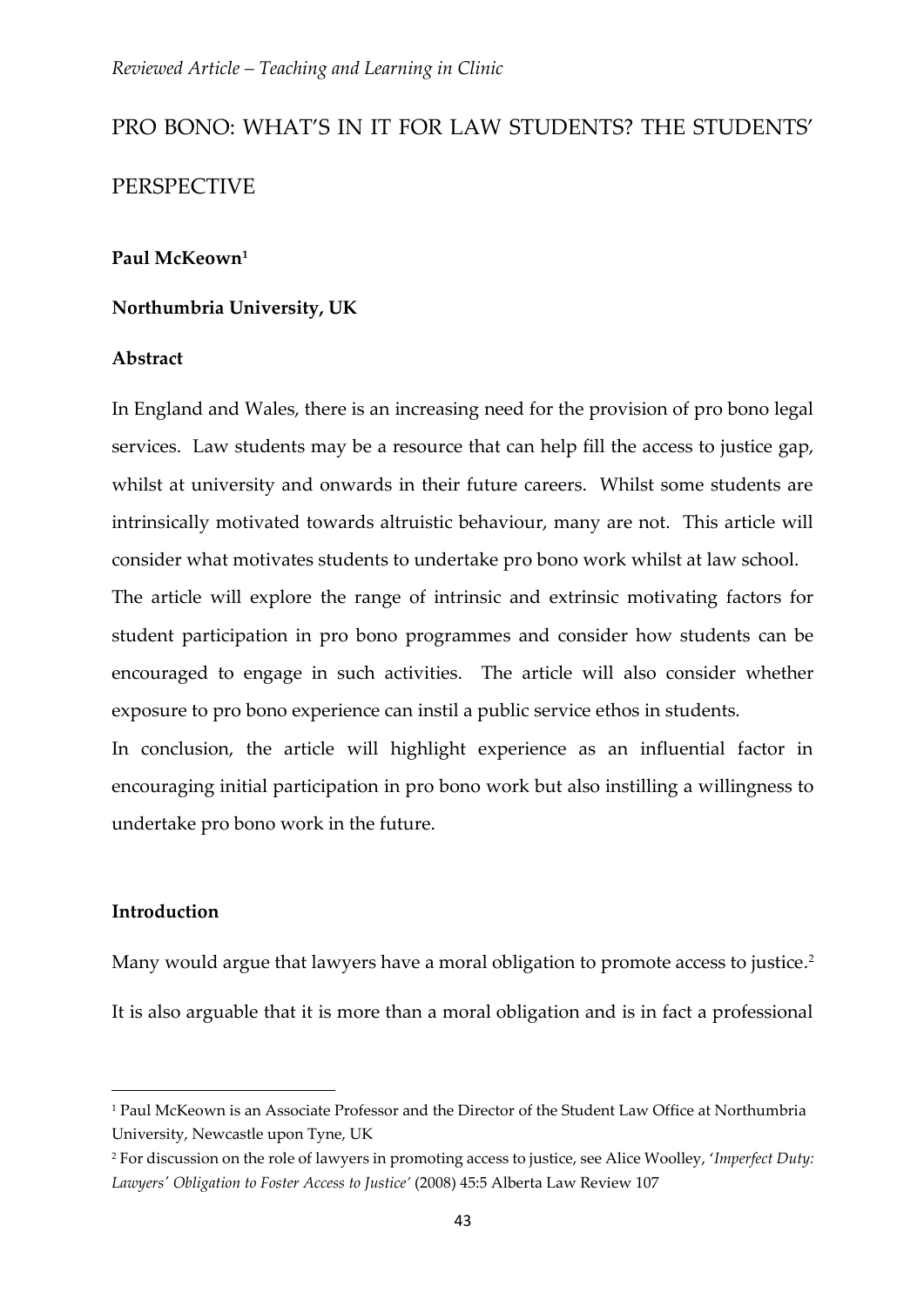obligation. The International Bar Association states that a lawyer is 'an indispensable participant in the fair administration of justice.'<sup>3</sup> Further, the United Nations also recognise this duty stating that '[l]awyers shall at all times maintain the honour and dignity of their profession as essential agents of the administration of justice.'<sup>4</sup> Pro bono work may be considered as one of the methods for fulfilling this obligation.<sup>5</sup>

The Law Society of England and Wales reports that 63% of solicitors had conducted pro bono work (undefined<sup>6</sup>) at some point in their career.<sup>7</sup> In 2015, 37% of solicitors reported that they had undertaken at least one hour of pro bono work (as defined by

[file:///C:/Users/intel\\_000/Downloads/IBA\\_International\\_Principles\\_on\\_Conduct\\_for\\_the\\_legal\\_prof%2](file:///C:/Users/intel_000/Downloads/IBA_International_Principles_on_Conduct_for_the_legal_prof%20(4).pdf) [0\(4\).pdf](file:///C:/Users/intel_000/Downloads/IBA_International_Principles_on_Conduct_for_the_legal_prof%20(4).pdf) (accessed 10 October 2016)

<sup>4</sup> OHCHR, 'Basic Principles on the Role of Lawyers' (1990) Available at

<sup>3</sup> International Bar Association, 'International Principles on Conduct for the Legal Profession' (2011) Available at the contract of the contract of the contract of the contract of the contract of the contract of the contract of the contract of the contract of the contract of the contract of the contract of the contract of t

<http://www.ohchr.org/EN/ProfessionalInterest/Pages/RoleOfLawyers.aspx> (accessed 10 October 2016) <sup>5</sup> See Debra D. Burke; George W. Mechling; James W. Pearce, '*Mandatory Pro Bono: Cui Bono'* (1996) 25:4 Stetson Law Review 983; Deborah L. Rhode, 'The Pro Bono Responsibilities of Lawyers and Law Students' (2000) 27:2 William Mitchell Law Review 1201; Douglas L. Colbert, 'Clinical Professors' Professional Responsibility: Preparing Law Students to Embrace Pro Bono' (2011) 18:3 Georgetown Journal on Poverty Law and Policy 309

<sup>6</sup> There is no universally accepted definition of 'pro bono'. Evans highlights that 'some lawyers consider work done for legal aid as pro bono because of the low level of remuneration, while other would also include matters in which that have substantially reduced, but not waived, their fees.' (Adrian Evans, 'Recognising the Conditional Nature of Pro Bono Motivation: Avoiding 'Aspirational' Compulsion and Developing an Appropriate Pro Bono Ethic in New Lawyers' Available at [http://www.nationalprobono.org.au/conference/pdf/2003\\_papers/3a\\_evans.pdf](http://www.nationalprobono.org.au/conference/pdf/2003_papers/3a_evans.pdf) (accessed 23 September 2016))

<sup>7</sup> The Law Society of England and Wales, 'The pro bono work of solicitors: PC Holder Survey 2015' Available at [http://www.lawsociety.org.uk/support-services/research-trends/solicitors-pro-bono](http://www.lawsociety.org.uk/support-services/research-trends/solicitors-pro-bono-work-2015/)[work-2015/](http://www.lawsociety.org.uk/support-services/research-trends/solicitors-pro-bono-work-2015/) (accessed 23 September 2016)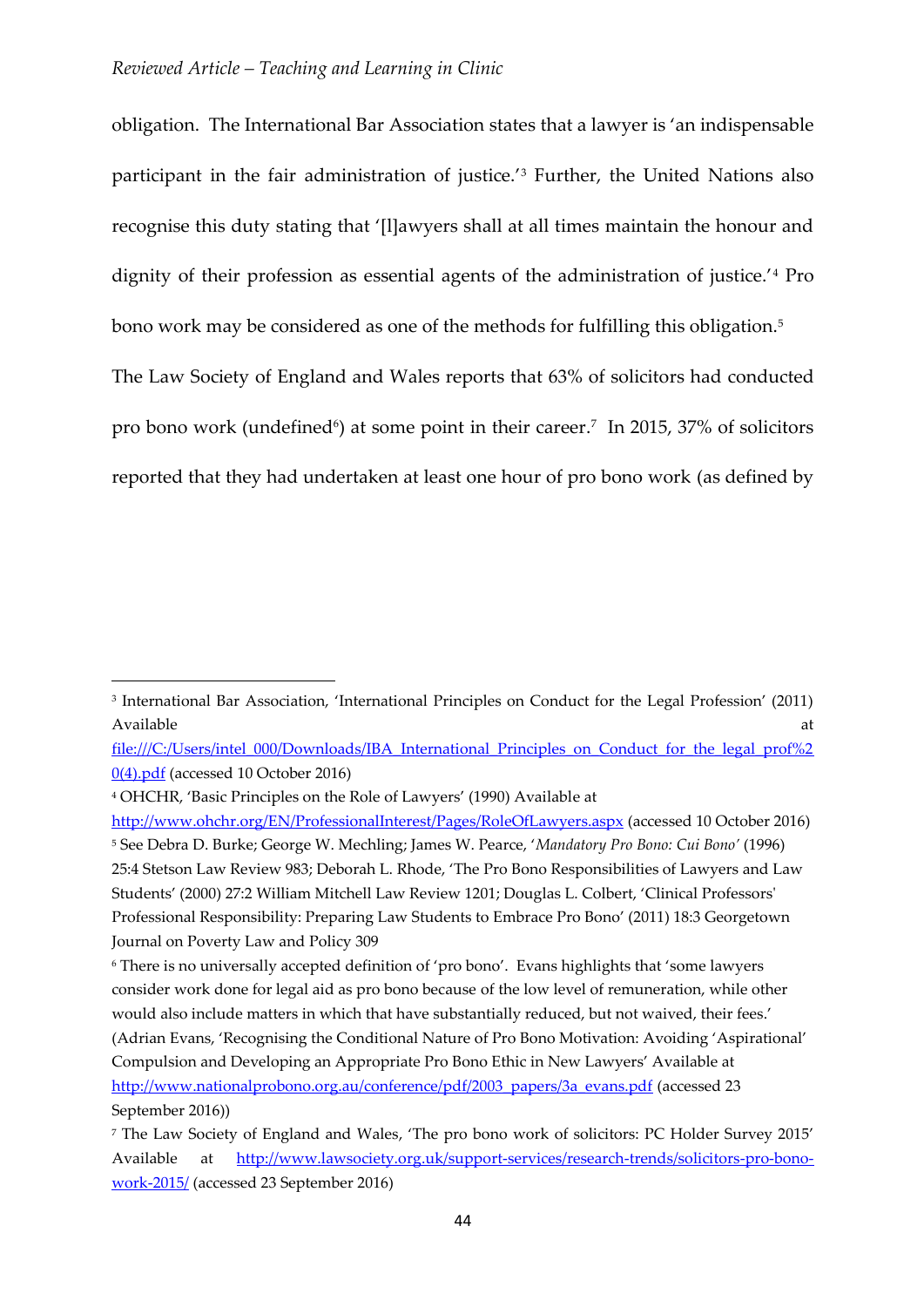the Pro Bono Protocol<sup>8</sup>) in the preceding 12 months.<sup>9</sup> This is a statistically significant decline on the 42% reported in the 2014 survey.<sup>10</sup> Interestingly, 43% of solicitors who did not provide pro bono services suggested that there were not adequate opportunities to do so.<sup>11</sup> Unfortunately, it is not clear what is meant by the lack of opportunities. This phrase could be interpreted to mean that solicitors did not believe there was a need for pro bono work which seems unlikely. An alternative interpretation for this phrase is that their firm did not support pro bono opportunities. Reasons cited for not undertaking pro bono work include transactional lawyers stating that they are not litigators, lack of time, cost to the firm in terms of time and money, lack of knowledge in relation to relevant laws affecting the indigent, and not knowing how to get involved in an area of pro bono that interests the individual.<sup>12</sup> Some lawyers also express concern about a perceived conflict of interest.<sup>13</sup> All these reasons have been recognised as barriers to solicitors undertaking pro bono in England and

<sup>8</sup> The Pro Bono Protocol defines pro bono as 'legal advice or representation provided by lawyers in the public interest including to individuals, charities and community groups who cannot afford to pay for that advice or representation and where public and alternative means of funding are not available.' Further, '[l]egal work is pro bono legal work only if it is free to the client, without payment to the lawyer or law firm (regardless of the outcome) and provided voluntarily either by the lawyer or his or her firm.' The Joint Pro Bono Protocol for Legal Work available at [http://www.lawsociety.org.uk/Support](http://www.lawsociety.org.uk/Support-services/Practice-management/Pro-bono/The-pro-bono-protocol/)[services/Practice-management/Pro-bono/The-pro-bono-protocol/](http://www.lawsociety.org.uk/Support-services/Practice-management/Pro-bono/The-pro-bono-protocol/) (accessed 23 September 2016) 9 Ibid

 $10$  Ibid

<sup>&</sup>lt;sup>11</sup> Ibid

<sup>12</sup> Robert S. Gerber, 'The Top Five Excuses for Not Doing Pro Bono Work, and Why They're All Bad' San Diego Daily Transcript 4 May 2005 Available at

[https://www.sheppardmullin.com/media/article/324\\_pub388.pdf](https://www.sheppardmullin.com/media/article/324_pub388.pdf) (accessed 2 December 2016) <sup>13</sup> For example, see Elisabeth Wentworth, '*Barriers to Pro Bono: Commercial Conflicts of Interest Reconsidered' (2001)* 19 Law in Context: A Socio-Legal Journal 166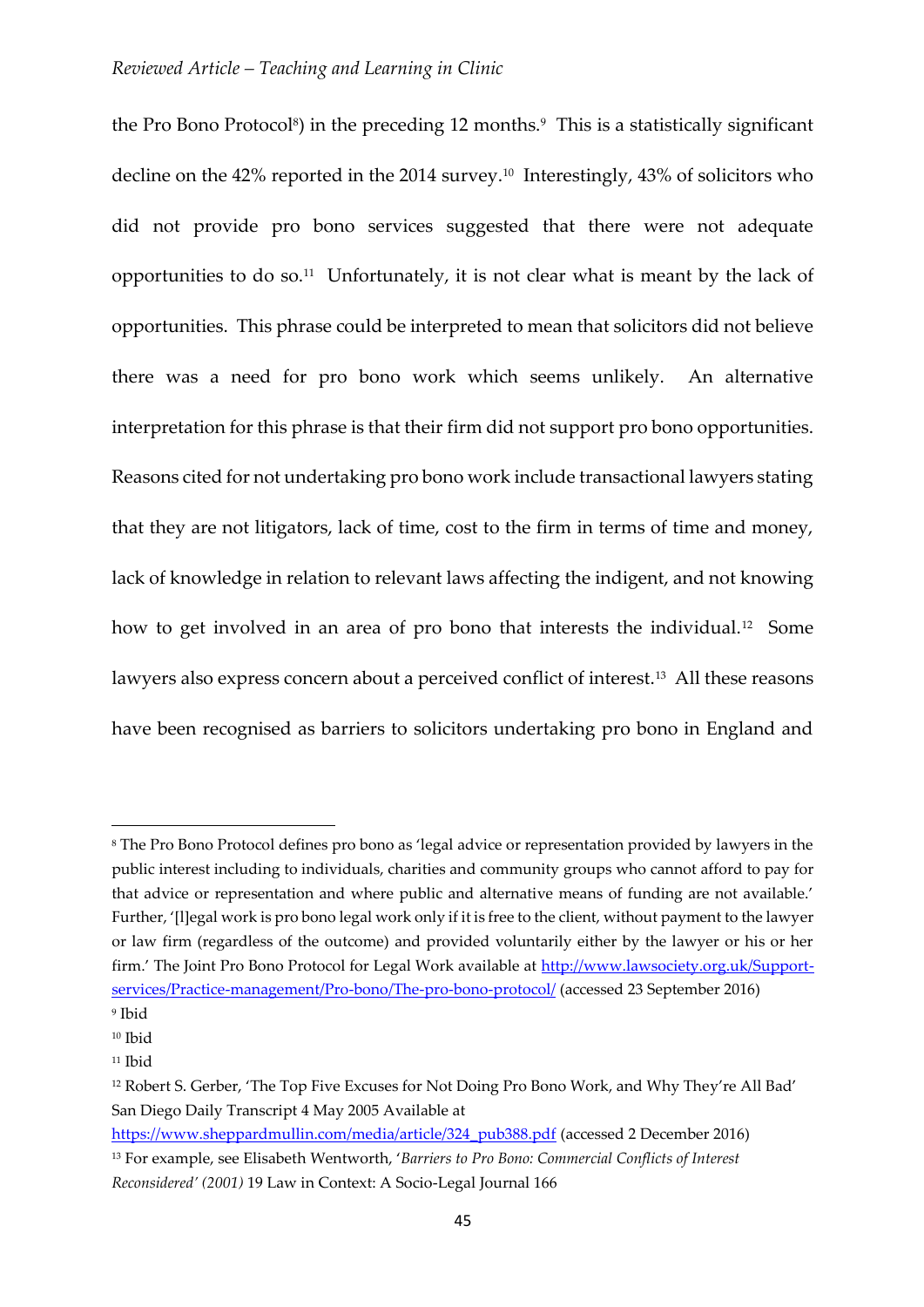Wales.<sup>14</sup> Kutik however identifies one of the biggest barriers preventing pro bono work as 'inertia', explaining that lawyers 'haven't done it, [they] don't know how to do it, and [they] won't make the effort to learn.' 15

Part 1 of the Legal Aid, Sentencing and Punishment of Offenders Act 2012 made significant cuts to the scope of legal aid in England and Wales as of 1 April 2013. As a consequence of these cuts, the number of unrepresented individuals in the family courts has increased. The National Audit Office reports an increase of 30% of family court cases in which neither party had legal representation in 2013-14 compared with 2012-13.<sup>16</sup> The number of litigants in person appearing before the civil courts is also likely to have increased but there is not sufficient data in relation to this.<sup>17</sup> The Master of the Rolls, Lord Dyson, in giving evidence to the House of Commons Justice Committee summed up the issue stating:

*"It is impossible to prove but it would be extraordinary, frankly, if there were not some cases that are decided adversely to a litigant in person which would have been decided the other way had that litigant in person been represented by a competent lawyer. It is inevitable."<sup>18</sup>*

<sup>14</sup> LawWorks, 'The Case for Pro Bono and Getting Started' Available at [file:///C:/Users/intel/Downloads/lawworks-pro-bono-mini-guide-the-case-for-pro-bono-and-getting](file:///C:/Users/intel/Downloads/lawworks-pro-bono-mini-guide-the-case-for-pro-bono-and-getting-started.pdf)[started.pdf](file:///C:/Users/intel/Downloads/lawworks-pro-bono-mini-guide-the-case-for-pro-bono-and-getting-started.pdf) (accessed 2 December 2016)

<sup>15</sup> David A. Kutik, '*Pro Bono: Why Bother'(2005)* 22:7 GPSolo 44, 46

<sup>&</sup>lt;sup>16</sup> National Audit Office, 'Implementing reforms to civil legal aid' (2014) HC 784, Session 14-15 para. 1.25 Available a[t https://www.nao.org.uk/wp-content/uploads/2014/11/Implementing-reforms-to](https://www.nao.org.uk/wp-content/uploads/2014/11/Implementing-reforms-to-civil-legal-aid1.pdf)[civil-legal-aid1.pdf](https://www.nao.org.uk/wp-content/uploads/2014/11/Implementing-reforms-to-civil-legal-aid1.pdf) (accessed 23 September 2016)

<sup>17</sup> Ibid, para. 1.24

<sup>&</sup>lt;sup>18</sup> House of Commons Justice Committee, 'Eighth Report of Session 2014-15, 4 March 2015: Impact of the changes to civil legal aid under Part 1 of the Legal Aid, Sentencing and Punishment of Offenders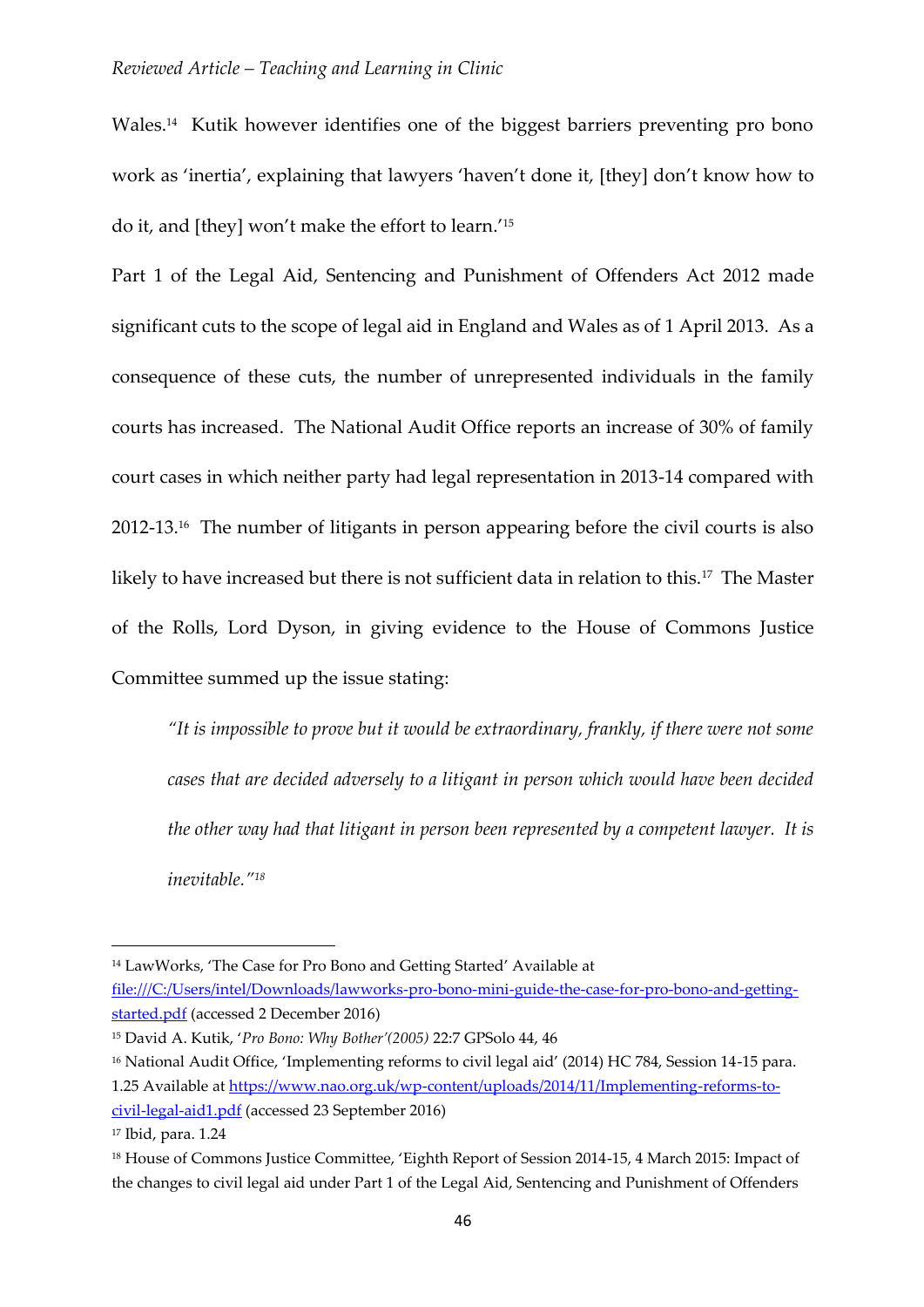A further issue, as noted by Steven Matthews of the Magistrates' Association, was:

*"[individuals would be] put off making what may be a legitimate application because of the fact that they cannot get legal representation, have been unable to get advice and are put off by the forms and the process and so on."<sup>19</sup>*

It is difficult to quantify the numbers of individuals who decide not to pursue a legitimate legal claim because they are put off by the process. However, one Australian report estimated that not knowing what to do was cited as the reason for inaction in 30% of substantial civil legal problems not acted upon in 2008.<sup>20</sup>

A depressing picture is therefore emerging that at a time when demand, or at least a need, for pro bono legal services is increasing, the percentage of solicitors providing such services is decreasing. There is perhaps a need to consider what steps can be taken to increase the provision of pro bono services by the legal profession, or indeed whether the provision of pro bono should be increased. It has been argued that increasing the provision of pro bono encourages more legal aid cuts.<sup>21</sup> However, these

1

Act 2012', para.137 Available at

<http://www.publications.parliament.uk/pa/cm201415/cmselect/cmjust/311/31102.htm>(accessed 23 September 2016)

<sup>19</sup> Ibid

<sup>20</sup> Productivity Commission, 'Access to Justice Arrangements' Volume 1, 133 Available at <http://www.pc.gov.au/inquiries/completed/access-justice/report/access-justice-volume1.pdf> (accessed 29 June 2017)

<sup>&</sup>lt;sup>21</sup> For example, Michael Gove MP stated that '[w]hen it comes to investing in access to justice then it is clear to me that it is fairer to ask our most successful legal professionals to contribute a little more rather than taking more rather than taking more in tax from someone on the minimum wage.' (The Rt Hon Michael Gove MP, 'What does a one nation justice policy look like? 23 June 2015 Available at <https://www.gov.uk/government/speeches/what-does-a-one-nation-justice-policy-look-like> (accessed 6 March 2017)). The Law Society of England and Wales maintains that 'pro bono is never a substitute for a properly funded system of legal aid, which needs skilled and experienced solicitors to provide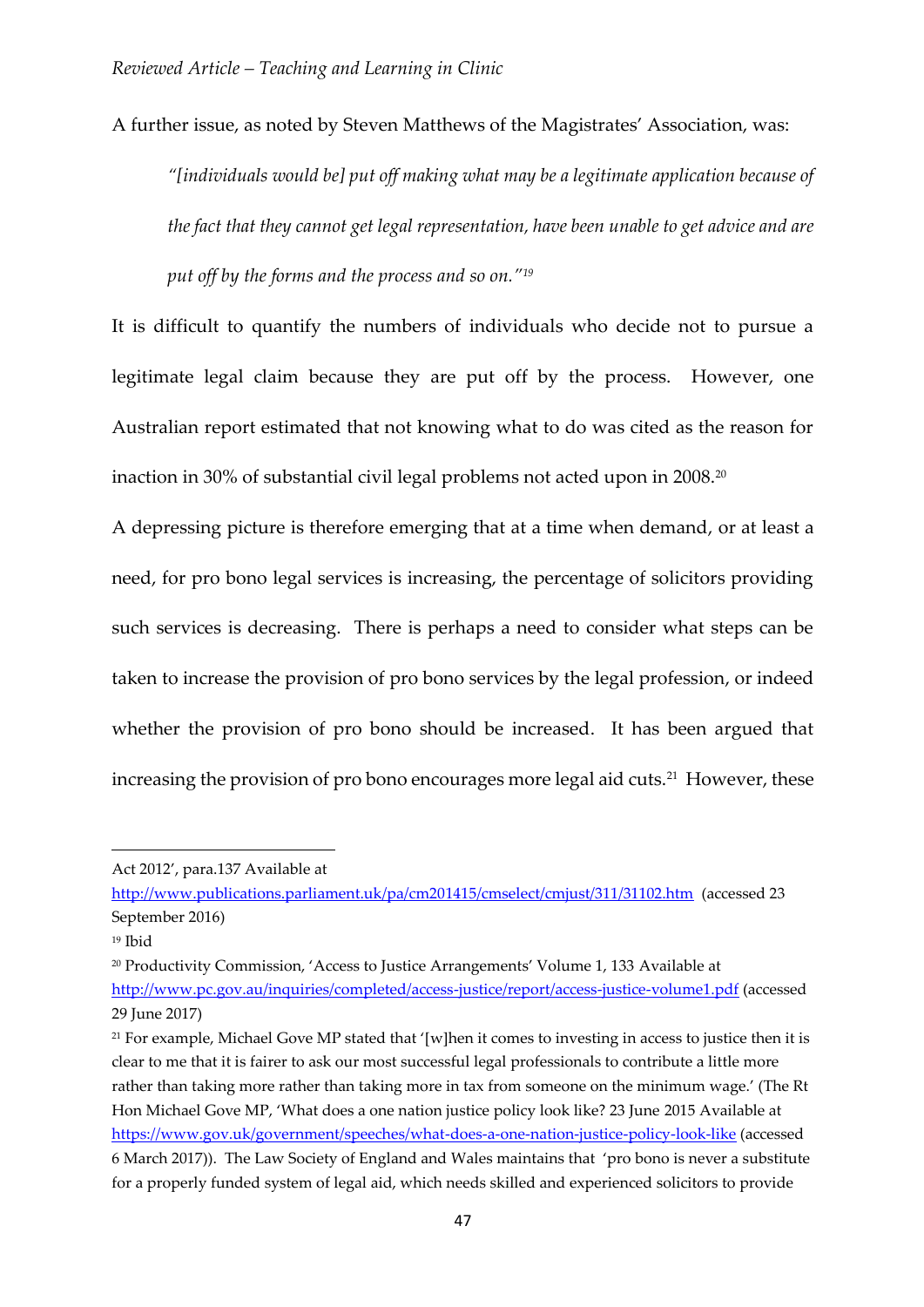$\overline{a}$ 

issues are beyond the scope of this article which will focus upon the provision of pro bono services by law students.

The opportunities for students to undertake pro bono work at law school in the UK is good with at least 70% of all law schools offering pro bono opportunities to their students.<sup>22</sup> However, the evidence as to whether participation in pro bono programmes impacts upon a student's desire to undertake public service work in their future career is somewhat mixed. Some quantitative studies show little or no impact of clinical and pro bono programmes on students' desire to continue in pro bono/public service work in their future careers<sup>23</sup> whilst other studies suggest clinical

expert legal advice to those who need it.' (The Law Society, 'Law Society statement on 'one nation justice system' 23 June 2015 Available at [http://www.lawsociety.org.uk/news/press-releases/law](http://www.lawsociety.org.uk/news/press-releases/law-society-statement-on-one-nation-justice-system/)[society-statement-on-one-nation-justice-system/](http://www.lawsociety.org.uk/news/press-releases/law-society-statement-on-one-nation-justice-system/) (accessed 6 March 2017)). See also Richard Abel, 'The Paradoxes of Pro Bono' (2010) 78:5 Fordham Law Review 2443

<sup>22</sup> Damian Carney, Frank Dignan, Richard Grimes, Grace Kelly and Rebecca Parker, 'The LawWorks Law School Pro Bono and Clinic Report 2014' Available at

<https://www.lawworks.org.uk/sites/default/files/LawWorks-student-pro-bono-report%202014.pdf> (accessed 23 September 2016). It should be noted that 'pro bono work' was defined as 'an activity organised and/or delivered by a law school that provides a legal service to an individual, group or organisation without charge'. This is a wide definition and encompasses mandatory and voluntary activities as well as credit and non-credit bearing activities. There has been discussion as to what work is included within the meaning of 'student pro bono' (for example, Dina R. Merrell, 'Pro Bono, Pro You' (2001) 29:7 Student Law. 39; Tracey Booth, 'Student Pro Bono' (2004) 29:6 Alternative L.J. 280). For a general discussion on the definition of 'pro bono' and 'clinical legal education' see Kevin Kerrigan, 'What is Clinical Legal Education and Pro Bono?' in *A Student Guide to Clinical Legal Education and Pro Bono* (Kevin Kerrigan and Victoria Murray eds. 2011)

<sup>23</sup> See Deborah L. Rhode, 'Pro Bono in Principle and in Practice' (2003) 53:3 Journal of Legal Education 413; Robert Granfield, 'Institutionalizing Public Service in Law School: Results on the Impact of Mandatory Pro Bono Programs' (2007) 54 Buffalo Law Review 1355; Paul McKeown, 'Law Student Attitudes towards Pro Bono and Voluntary Work: The Experience at Northumbria University' (2015) 22:1 International Journal of Clinical Legal Education [vi]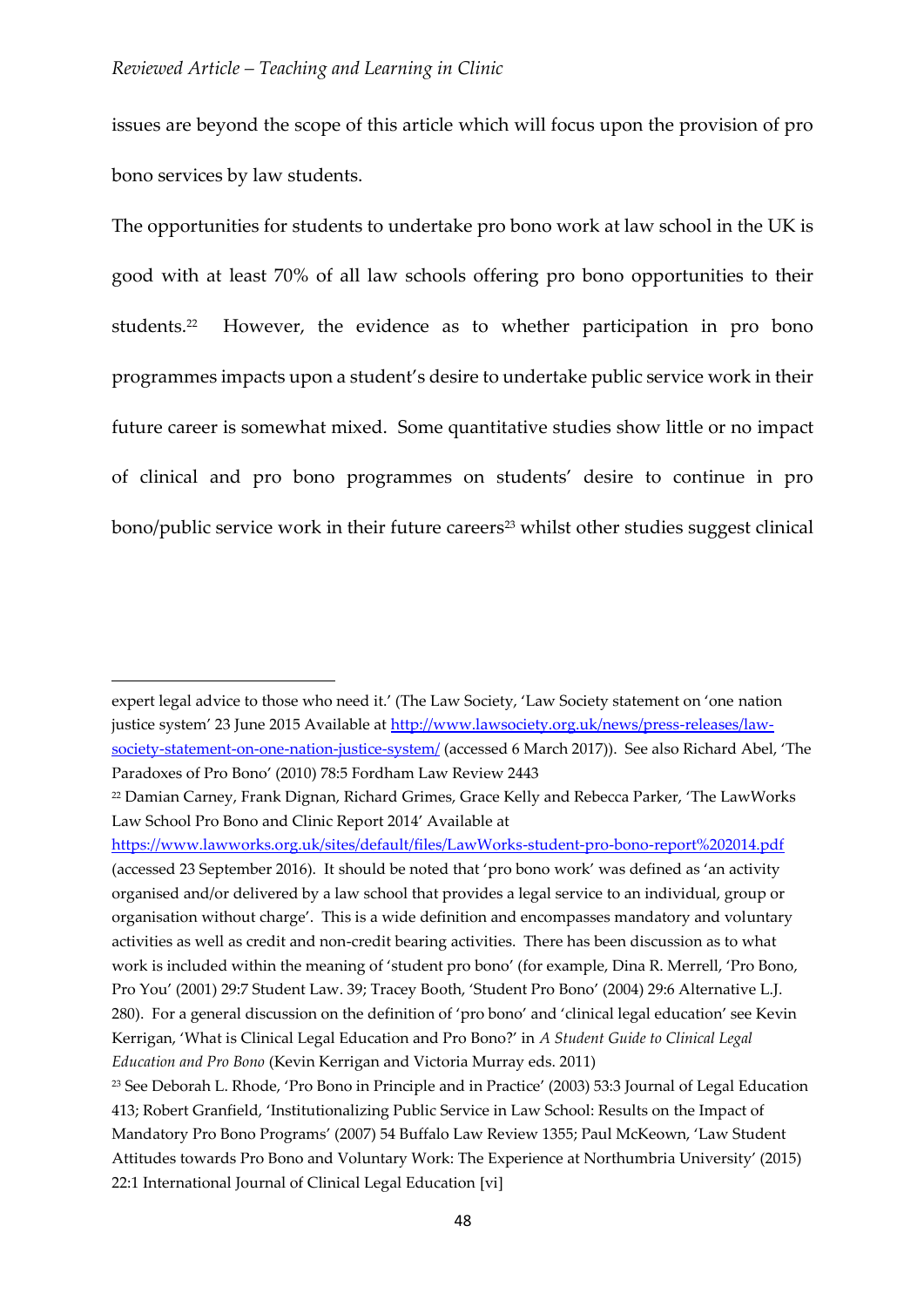legal education and pro bono work can have a positive impact upon students and their willingness to undertake public service work.<sup>24</sup>

# **Why Should Students do Pro Bono?**

 $\overline{a}$ 

If a law student were to carry out a simple Google search asking 'Why should students do pro bono' it elicits pages of results from various professional bodies, universities and the wider media extoling the benefits of such work. Academic literature addressing this issue tends to encompass conceptual articles citing reasons why the authors believe students should engage in pro bono activities.<sup>25</sup> Surprisingly there has been little empirical research reporting the reasons students cite as motivating them into carrying out pro bono work.

The reasons for undertaking pro bono work can broadly be categorised as practical, tactical and ethical.<sup>26</sup> Practical reasons include enhanced legal skills, broader legal knowledge, experience, employability and increased job satisfaction. Tactical reasons include promoting the image of the individual, the organisation and the legal

<sup>24</sup> See Sally Maresh, 'The Impact of Clinical Legal Education on Decisions of Law Students to Practice Public Interest Law' in *Educating for Justice: Social Values and Legal Education* (Jeremy Cooper and Louise G. Trubek eds. 1997); Deborah A. Schmedemann, 'Priming for Pro Bono Publico: The Impact of the Law School on Pro Bono Participation in Practice', in *Private Lawyers and the Public Interest: The Evolving Role of Pro Bono in the Legal Profession* (Robert Granfield and Lynn Mather eds. 2009) <sup>25</sup> For example, Howard Lesnick, 'Why Pro Bono in Law Schools' (1994) 13:1 Law and Inequality 25; Di Mari Ricker, 'Pro Bono Pays' (1997) 26:3 Student Law 30; Deborah L. Rhode, 'The Pro Bono Responsibilities of Lawyers and Law Students' (2000) 27:2 William Mitchell Law Review 1201; Craig Linder, 'Student-Lawyer Partnerships for Pro Bono' (2007) 35:7 Student Law 29 <sup>26</sup> Stephen Parker, 'Why Lawyers Should Do Pro Bono Work' (2001) 19 Law in Context: A Socio-Legal Journal 5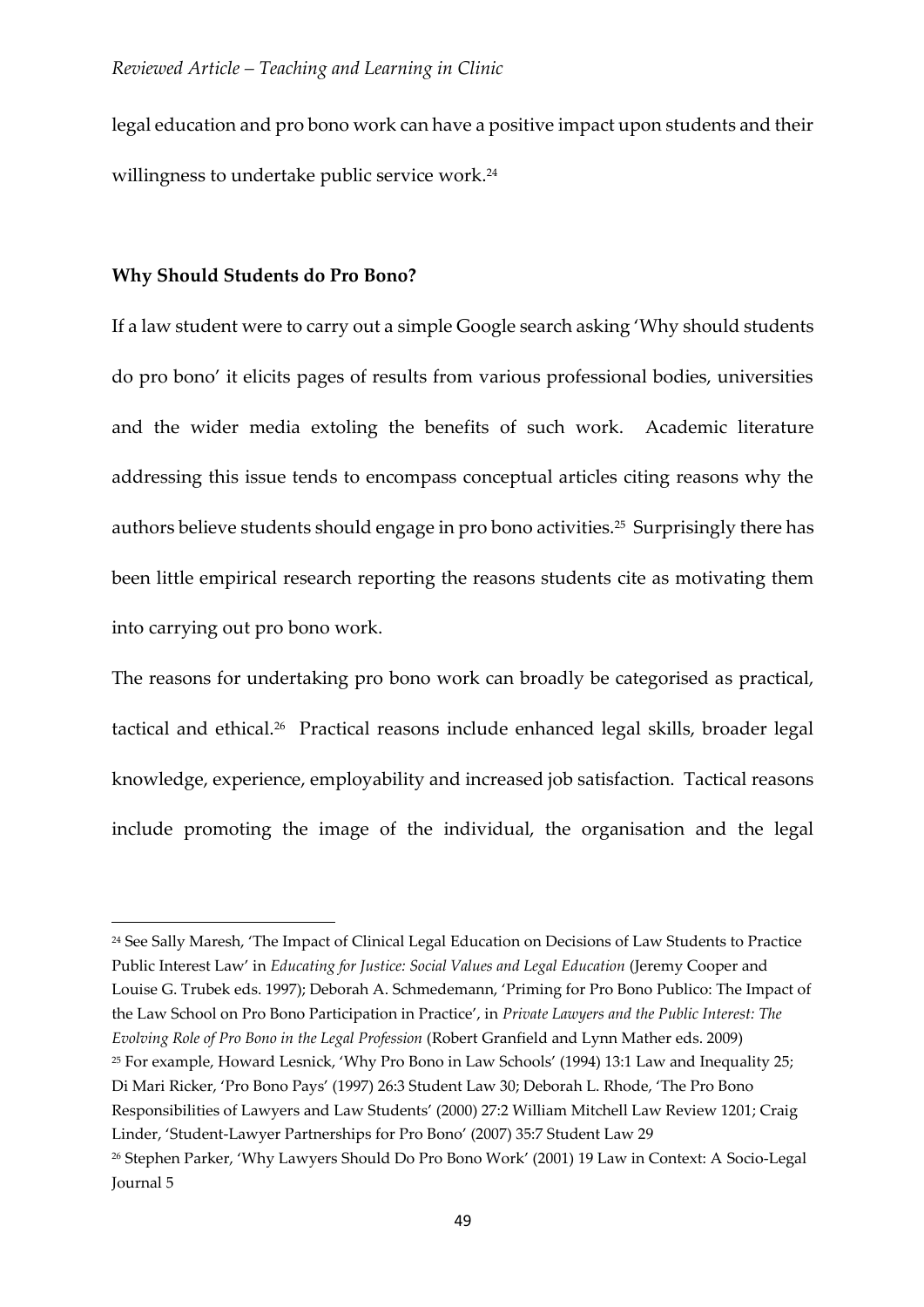profession as a whole. From an ethical perspective, it has been argued that lawyers should undertake pro bono work because they are under a moral obligation to do so due to the privileged position the legal profession occupies in society.<sup>27</sup>

Further, the motivating factors to undertake pro bono work may also be categorised as intrinsic or extrinsic. Intrinsic motivation can 'be defined as the doing an activity for its inherent satisfactions rather than for some separable consequence.'<sup>28</sup> Within the context of pro bono work, those who undertake such work due to their own 'personal characteristics, values and attitudes'<sup>29</sup> are intrinsically motivated. Extrinsic motivation 'is a construct that pertains whenever an activity is done in order to attain some separable outcome.'30 If pro bono work is carried out to improve skills, enhance reputation or for some other reward, this is extrinsically motivated behaviour. Alternatively, extrinsic motivation also encompasses behaviour motivated to avoid adverse consequences such as failing a programme of study if a pro bono requirement is mandated.

Extrinsic motivation has been criticised within education as:

'the more we reward people for doing something, the more likely they are to lose interest in whatever they had to do to get the reward. Extrinsic motivation,

1

<sup>27</sup> See Parker n.26; Deborah Rhode, 'Cultures of Commitment: Pro Bono for Lawyers and Law Students' (1999) 67 Fordham Law Review 2415, 2419

<sup>28</sup> Richard M Ryan and Edward L Deci, 'Intrinsic and Extrinsic Motivations: Classic Definitions and New Directions' (2000) Contemporary Educational Psychology 54, 56

<sup>29</sup> Rhode, n.27, 2427

<sup>30</sup> Ibid. 60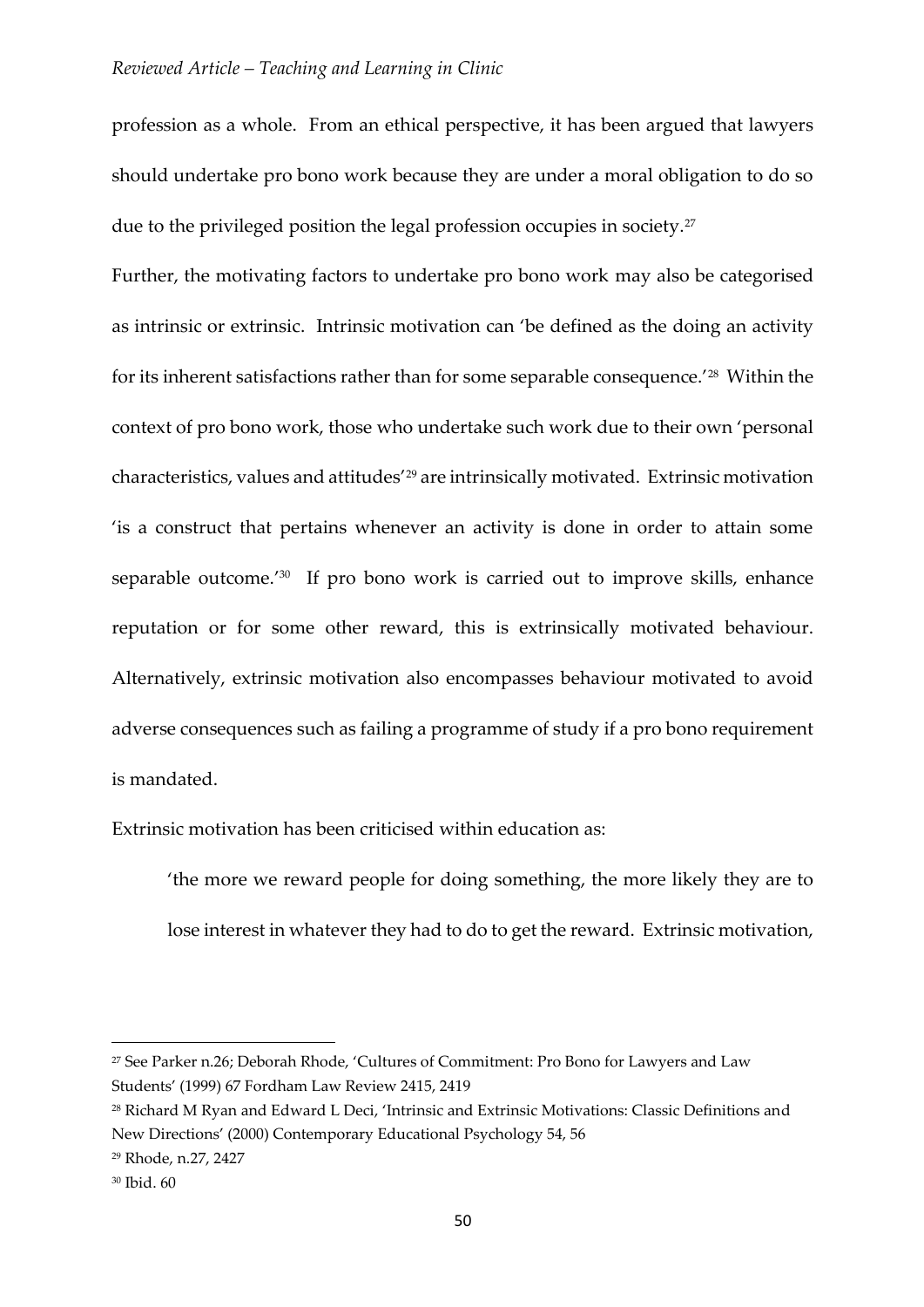in other words, is not only quite different from intrinsic motivation but actually tends to erode it.'<sup>31</sup>

Within clinical legal education it has been argued that extrinsic motivation is 'less effective than, and may actually erode, intrinsic motivation.'<sup>32</sup> However, the fundamental problem is that 'intrinsic motivation will occur only for activities that hold intrinsic interest for an individual<sup>'33</sup> and therefore if a student has not previously experienced any form of voluntary work, they may hold no interest in the subject matter. If it is envisaged that law schools can instil a pro bono ethos in students then it is necessary to look beyond intrinsic and towards extrinsic motivation to attract and encourage students to participate and value the activity.

Ryan and Deci posit that '[t]his problem is described within [Self-Determination Theory (SDT)] in terms of fostering the *[internalisation] and integration* of values and behavioural regulations.'<sup>34</sup> [original emphasis] Organismic Integration Theory, a subtheory of SDT, was 'introduced to detail the different forms of extrinsic motivation and the contextual factors that either promote or hinder [internalisation] and integration of the regulation for these [behaviours].'<sup>35</sup> The OIT taxonomy can be visualised at *Fig.1* below.

<sup>31</sup> Alfie Kohn, 'How Not to Teach Values: A Critical Look at Character Education' (1997) Phi Delta Kappan Available at<http://www.alfiekohn.org/article/teach-values/?print=pdf>

<sup>32</sup> Donald Nicolson, 'Education, Education, Education: Legal, Moral and Clinical' (2008) 42:2 Law Teacher 145, 154

<sup>&</sup>lt;sup>33</sup> Ryan and Deci, n.28, 59

<sup>34</sup> Ibid, 60

<sup>35</sup> Ibid, 61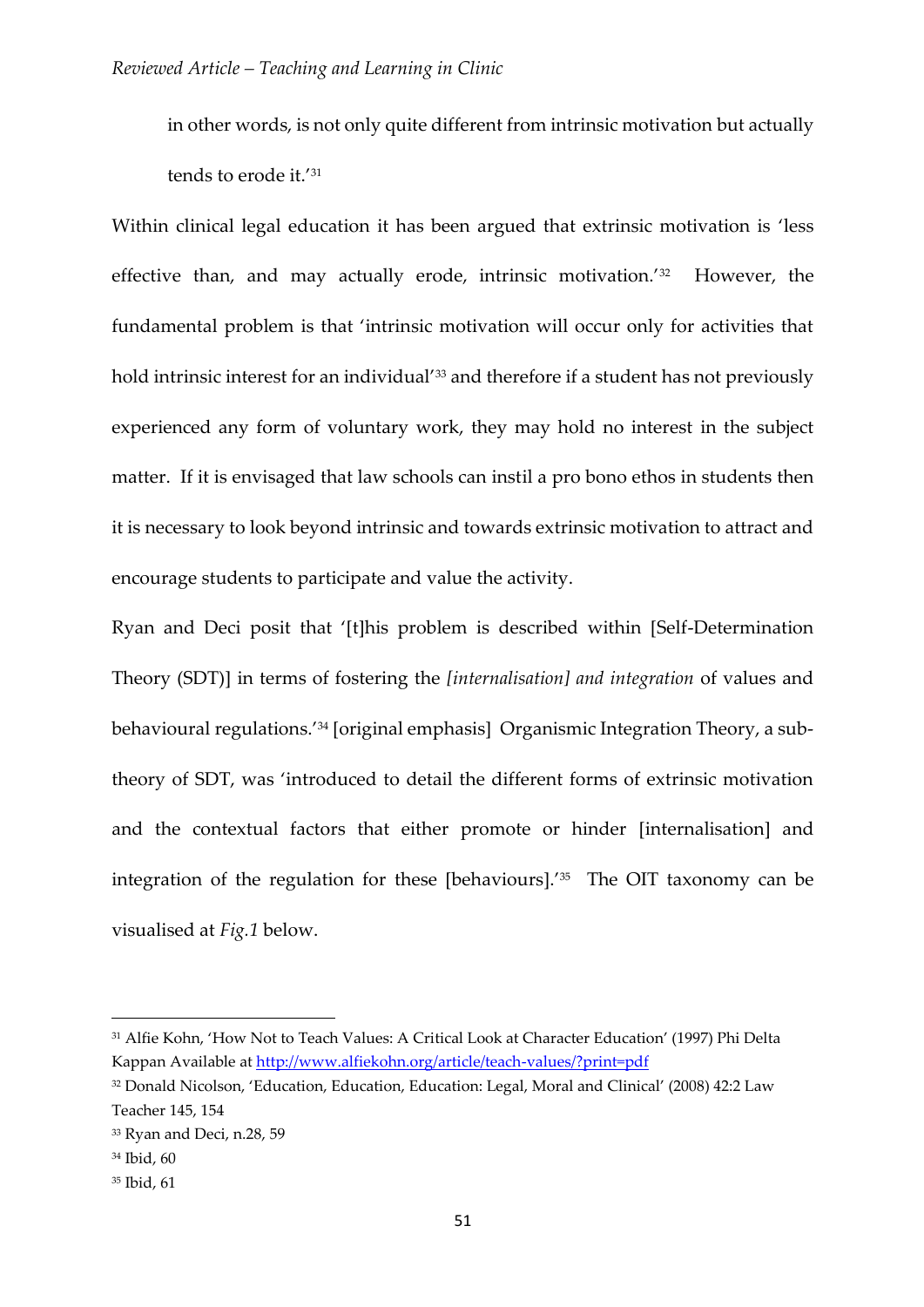*Fig.1* A taxonomy of human motivations<sup>36</sup>



Extrinsic motivation can be categorised as:

*External regulation*

Action performed due to an external demand or to obtain an external reward<sup>37</sup>

*Introjected regulation*

Actions performed with a feeling of pressure in order to avoid guilt or anxiety or to attain ego-enhancements or pride<sup>38</sup>

*Identification*

Person identifies the personal importance of the regulation and therefore accepts it as their own<sup>39</sup>

*Integrated regulation*

Fully assimilate identified regulations to the self through self-examination and alignment with other values and needs $40$ 

<sup>36</sup> Drawn from Ryan and Deci, n.28, 61

<sup>&</sup>lt;sup>37</sup> Ryan and Deci, n.28, 61

<sup>38</sup> Ibid, 62

<sup>39</sup> Ibid

<sup>40</sup> Ibid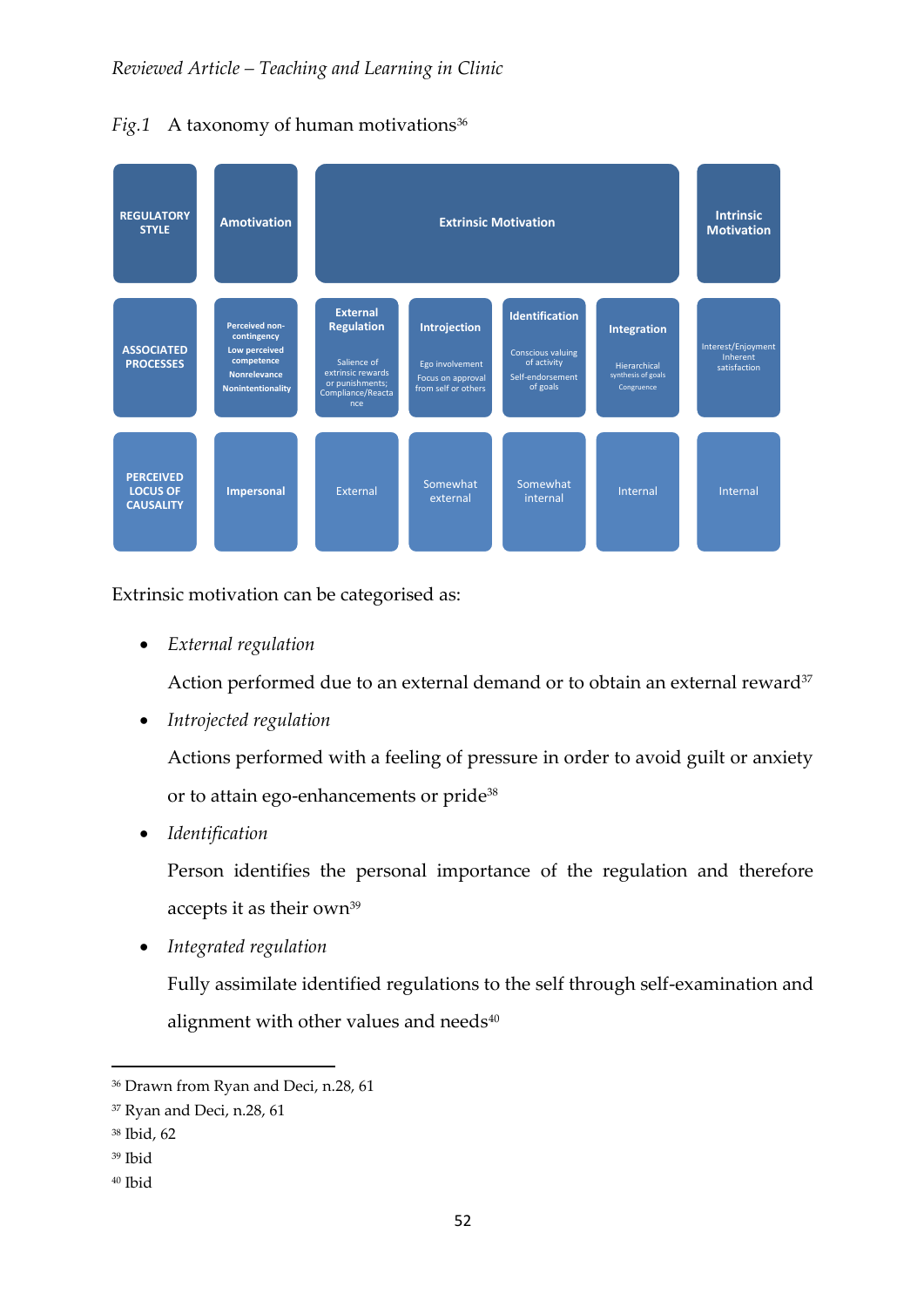Within the context of pro bono work, as identified earlier, students may be motivated to undertake such work for a variety of reasons. If students conduct mandatory pro bono work, or if the work is performed for assessment purposes, this is an example of external regulation and therefore the behaviour is perceived as controlled and lacking autonomy. However, if students engage in pro bono work because they recognise it will enhance their legal skills and improve their employability, they will identify with the value of the activity in relation to their own career objectives. If this is taken a step further, and through reflection, the value of pro bono work is brought into congruence with the student's other values and needs, then the pro bono work becomes assimilated and extrinsically motivated actions become autonomous and selfdetermined. Whilst the student may originally become exposed to pro bono work because it is mandated, or they wish to achieve a good grade, they may then experience the intrinsic value of the work in itself thus shifting their own values. For example, Quigley, drawing upon the work of Mezirow, posits that educators can utilise the phenomenon known as the 'disorientating moment' where the student is exposed to a disorientating or disturbing experience to transform their 'societal and personal beliefs, values and norms.'<sup>41</sup>

There are very few reported empirical studies asking students what motivates them to conduct pro bono. Combe, with reference to the Aberdeen Law Project, reports that '[t]he highest ranking reason for joining was for experience, followed by social justice

<sup>41</sup> Fran Quigley, 'Seizing the Disorientating Moment: Adult Learning Theory and Teaching Social Justice in Law School Clinics' (1995) 2 Clinical Law Review 37, 51-56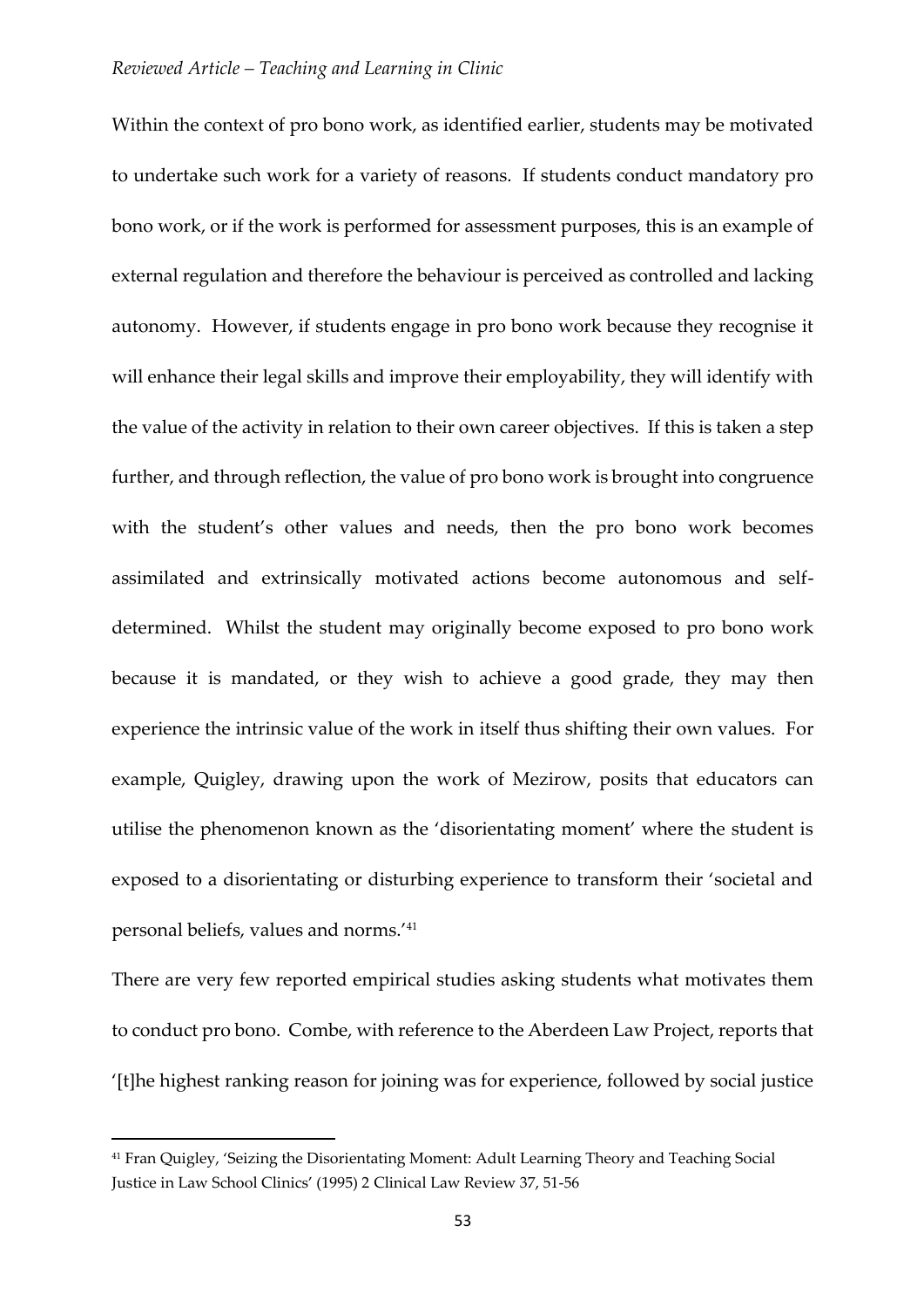and skills development…social justice was not the primary factor in their joining the volunteer activity.<sup>'42</sup> Nicolson, with reference to the Law Clinic at the University of Strathclyde, reports that 'self-centred reasons' ('To gain useful skills' and 'To put into practice theoretical knowledge') ranked higher than 'altruistic reasons' ('To help others' and 'To increase access to justice') as the reason for wanting to join the clinic.<sup>43</sup> However, those students 'who successfully completed the rigorous selection process seemed far more motivated by altruism in their decision to apply for membership compared to general Clinic applicants.'<sup>44</sup> This is probably explained by the fact students are selected on the basis of their commitment to social justice.<sup>45</sup>

A study by Evans and Palermo into Australian lawyers' values considered pro bono in the context of professional responsibility.<sup>46</sup> Respondents were fairly equally divided as to whether they would agree to pursue a hypothetical pro bono case. 47 Of those respondents who would accept the pro bono case, access to justice was ranked as the most important motivating factor for taking on the case. However, this is qualified as 'participants clearly expressed this issue in relation to personal interests

<sup>42</sup> Malcolm M. Combe, 'Selling intra-curricular clinical legal education' (2014) 48:3 The Law Teacher 281, 290 DOI: 10.1080/03069400.2014.965950; See also 'Student Attitudes to Clinical Legal Education' Available a[t https://basedrones.wordpress.com/student-attitudes-to-clinical-legal-education/](https://basedrones.wordpress.com/student-attitudes-to-clinical-legal-education/) (accessed 22 September 2016)

<sup>43</sup> Donald Nicolson, 'Calling, Character and Clinical Legal Education: A Cradle to Grave Approach to Inculcating a Love for Justice' (2013) 16:1 Legal Ethics 36, 43

<sup>44</sup> Ibid

<sup>45</sup> Donald Nicolson, '"Our roots began in (South) Africa": Modelling law clinics to maximise social justice ends' (2016) 23:3 International Journal of Clinical Legal Education 87, 106

<sup>46</sup> Adrian Evans and Josephine Palermo, 'Zero Impact: Are Lawyers' Values Affected by Law School' (2005) 8:2 Legal Ethics 240

<sup>47</sup> Ibid, 249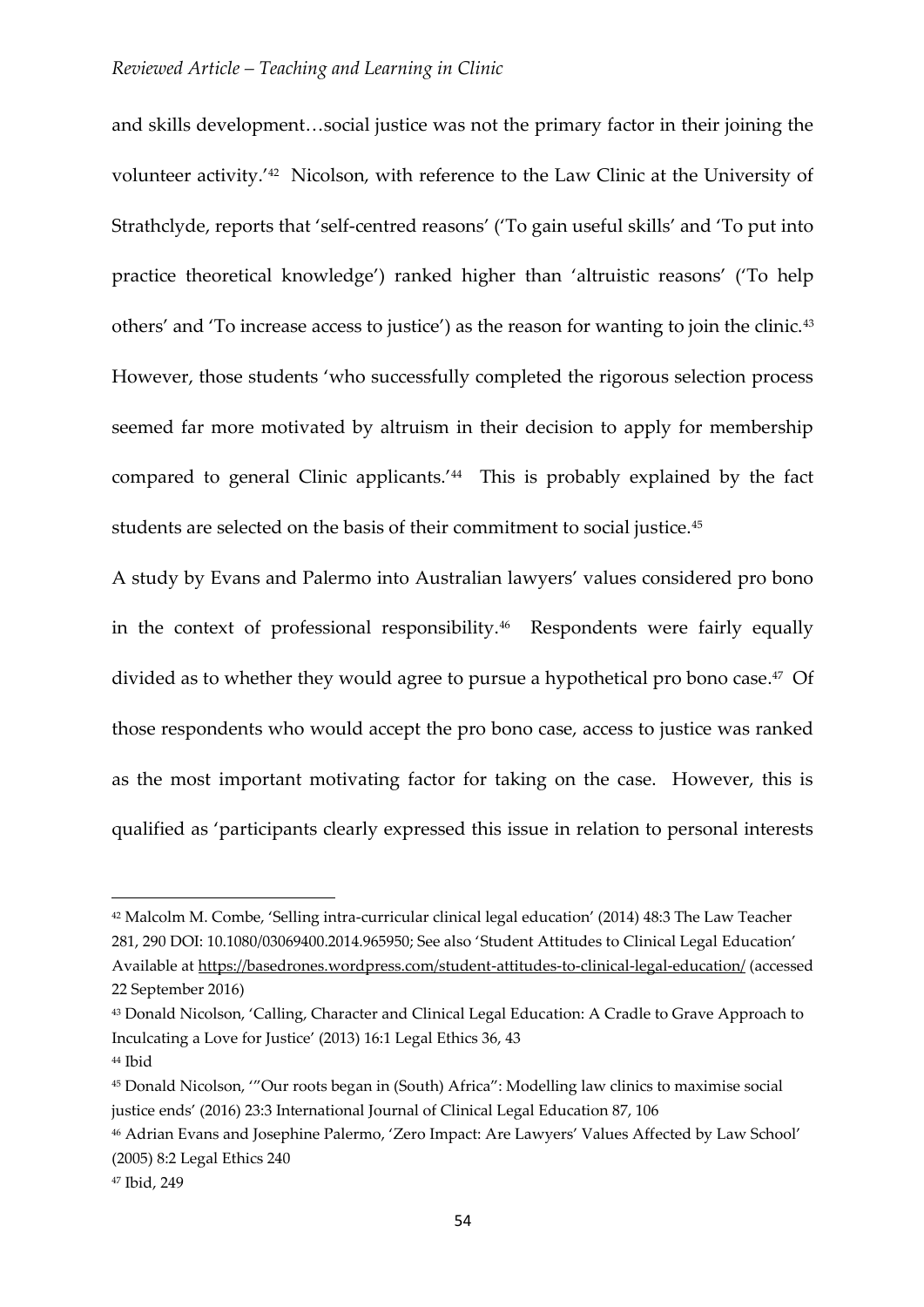and desires rather than mentioning any professional ethics'.<sup>48</sup> Other motivating factors determining how respondents would act include professional ambition (relating to the high profile nature of the case), employer loyalty (prioritise work for employer) and employment security (if they pursued a case against the will of their employer).<sup>49</sup>

An interesting qualitative study was conduct by Behre into student motivations for pro bono following a tornado that devastated Tuscaloosa, Alabama in April 2011.<sup>50</sup> Whilst the circumstances of this study are very specific to the events at the time, the findings are useful. Behre reports that students were initially motivated through the 'need to help' and 'as a natural response to the shock of witnessing the tornado's destruction.'<sup>51</sup> '[S]urvivor guilt' and the 'need to give back to the community' were also cited as initial motivating factors to volunteering.<sup>52</sup> These motivating factors are intrinsic and 'as a direct response to witnessing a natural disaster.'<sup>53</sup> However, the student's rationale for their continued volunteer effort provides a good level of insight into student motivation. 'Meaningful volunteer experiences' such as 'personal, meaningful interaction with strangers',<sup>54</sup> organisation,<sup>55</sup> 'opportunities for students to

<sup>48</sup> Ibid, 250

<sup>49</sup> Ibid

<sup>50</sup> Kelly Alison Behre, 'Motivations for Law Student Pro Bono: Lessons Learned from the Tuscaloosa Tornado' (2012-2013) 31 Buffalo Public Interest Law Journal 1

<sup>51</sup> Ibid, 28

<sup>52</sup> Ibid, 29

<sup>53</sup> Ibid

<sup>54</sup> Ibid, 30

<sup>55</sup> Ibid, 31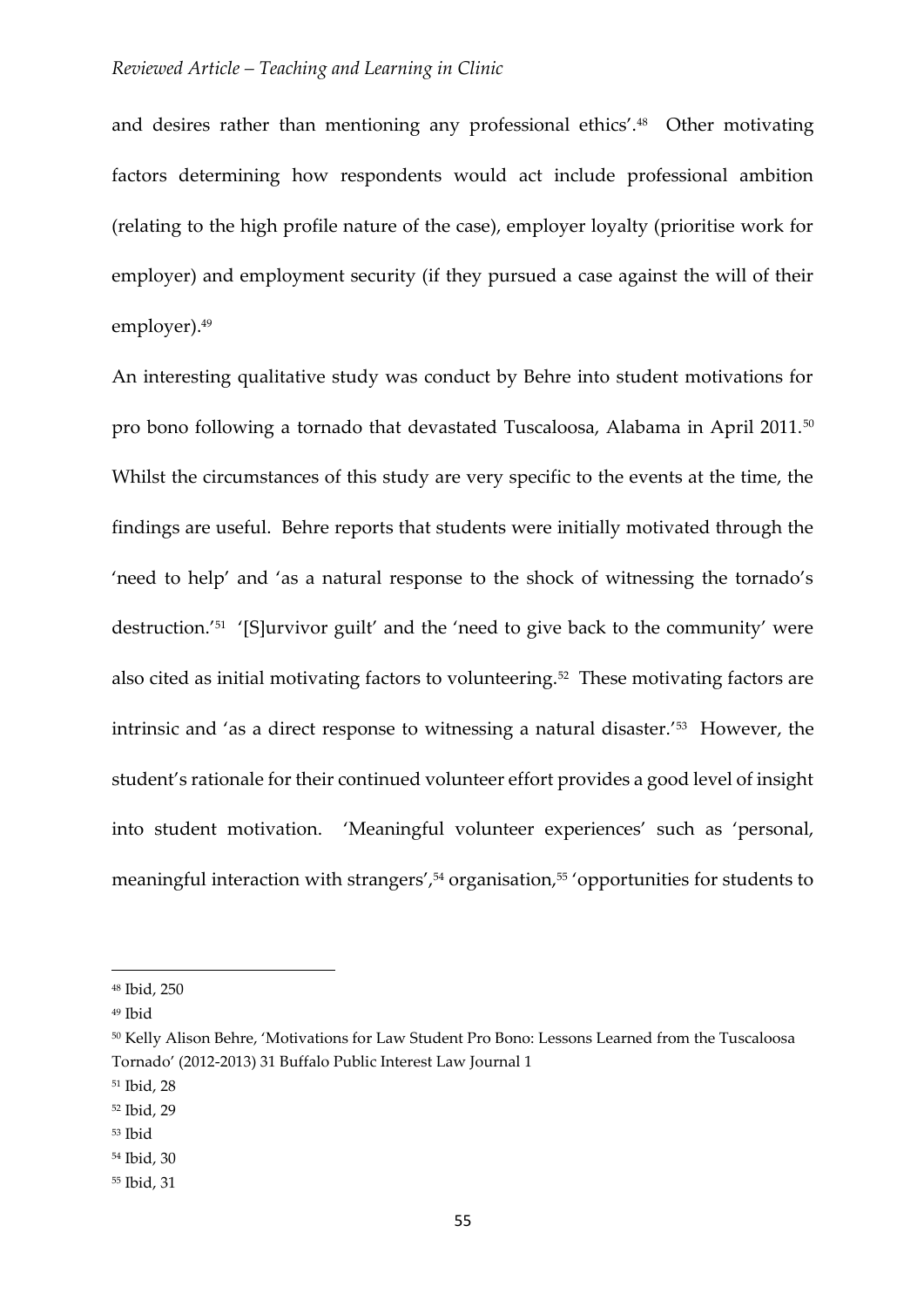use their professional training',<sup>56</sup> and the opportunity to gain 'new legal knowledge and skills'<sup>57</sup> were all cited as motivating factors. Behre however notes that '[s]tudents in general were more concerned about how they could help people and less concerned about how the experience would benefit them.'<sup>58</sup> Finally, 'membership in the community' was also cited as a motivating factor for volunteering and the students 'valued the experiences they had connecting to people from diverse backgrounds.'<sup>59</sup>

# **Methodology**

Law students at Northumbria University were invited to enter an essay competition entitled 'Pro Bono: What's in it for law students?' The writer of the winning essay was awarded £125 voucher and the publication of their essay in the International Journal of Clinical Legal Education.<sup>60</sup> A representative of the International Journal of Clinical Legal Education adjudicated the competition. The students were not provided with any guidance as to the definition of 'pro bono' and therefore the essays reflect the students' own interpretation of this term. Further, the competition was open to all law students at Northumbria University regardless of whether they had any pro bono or clinical legal education experience. This is not a comparative study, merely a study considering the student perspective. The essays were analysed using NVivo software.

1

<sup>56</sup> Ibid, 34

<sup>57</sup> Ibid

<sup>58</sup> Ibid

<sup>59</sup> Ibid, 34-38

 $60$  The decision was also taken to publish three High Commended essays at the conclusion of the competition. The writers of these essays also received a voucher to the value of £25.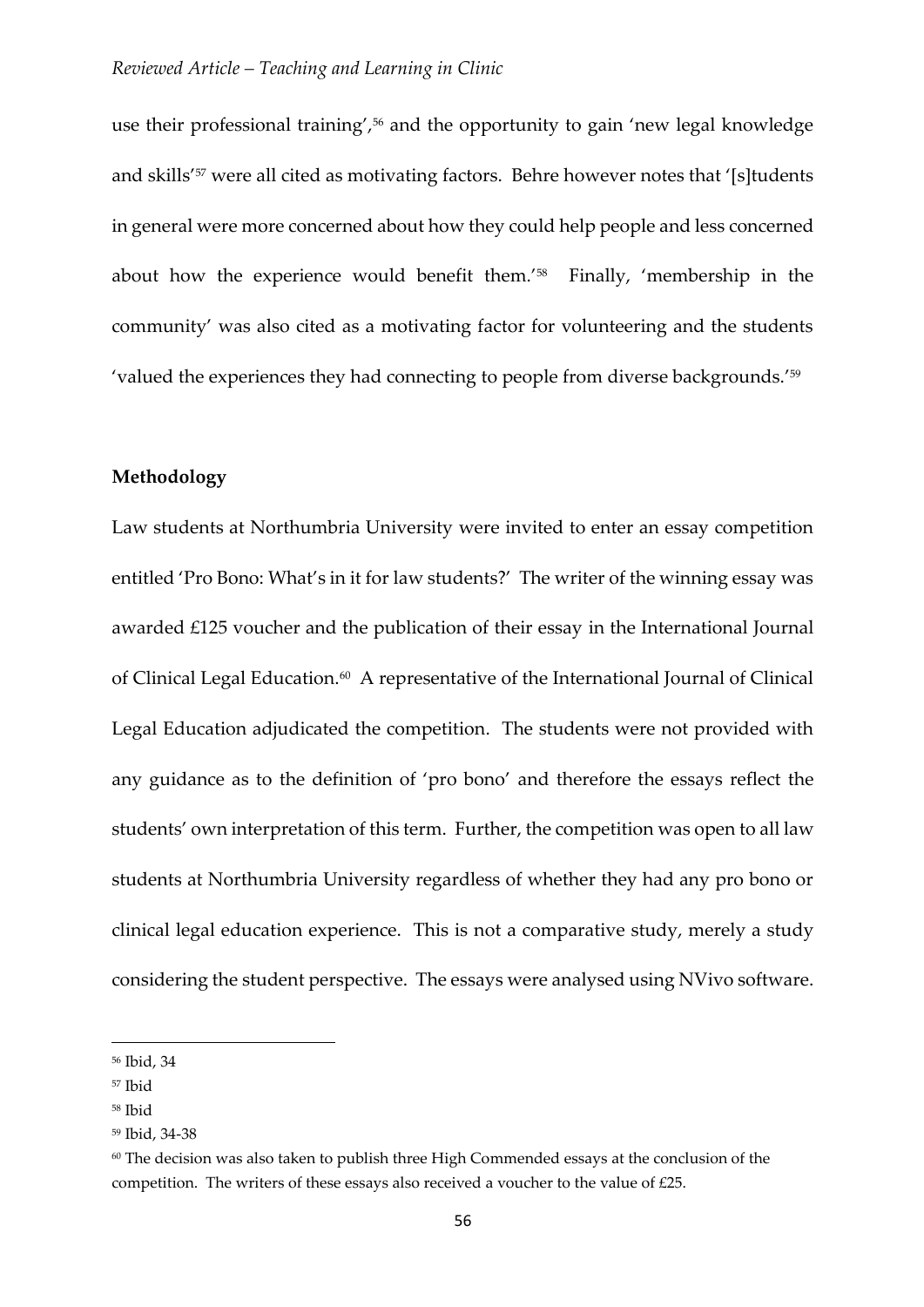The competition was arguably subjective; no criteria was set to determine the winning essay. This was deliberate to encourage honest views as to the motivating factor for undertaking pro bono work. The decision was taken to avoid pre-defined criteria as this may have resulted in essays becoming formulaic.

# **What the students say:**

The essays reveal that the reasons students believe they should undertake pro bono work are varied.

The article will explore the various reasons and motivations for undertaking pro bono work in more detail below. Before these reasons and motivations are considered, I will first look at the students' understanding of pro bono.

#### *Understanding Pro Bono*

As stated above, there is no settled definition of pro bono work and this article is not intended to consider what type of work should or should not be included. Further, it is beyond the scope of this article to consider whether clinical type activities fall within the definition. Pro bono is shortened from the Latin term 'pro bono publico' meaning 'for the public good'. There is no requirement, at face value, for the work to be carried out for a particular group or individual, or indeed without charge, for it to be classified as pro bono. However, it is typically expected that work will only qualify as pro bono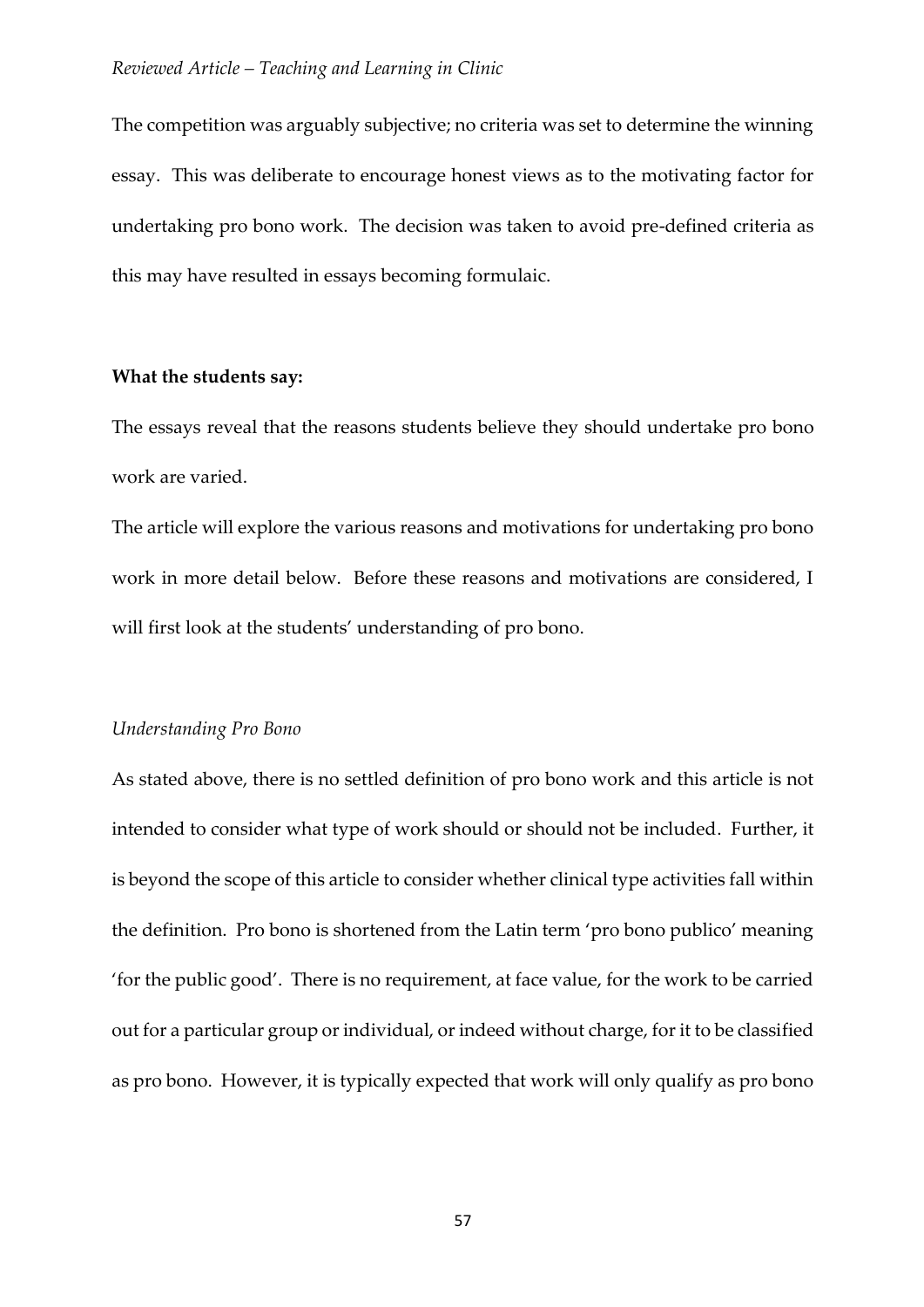work if it is carried out for free and on behalf of individuals, charities and community groups who cannot afford to pay for advice and representation. $^{61}$ 

The consensus amongst the students is that pro bono work should be carried out for low income and vulnerable members of society with statements such as:

*"at its most primal level pro bono work protects those who do not have the financial means to benefit from the legal system."<sup>62</sup>*

and

*"[p]ro bono operates with the aim of protecting those who are most vulnerable in society, whom are in need of legal representation and cannot afford it."<sup>63</sup>*

Further, it is also apparent that the students recognise pro bono work as an innate part of the legal profession stating:

*"As future custodians of the legal profession, law students should embark on pro bono as it reflects the core values of justice."<sup>64</sup>*

One student however recognised that there is a conflict within the legal profession between the Government (or the State) and the profession's responsibility to ensure access to justice stating:

<sup>61</sup> See for example The Law Society, The Joint Pro Bono Protocol for Legal Work Available at [http://www.lawsociety.org.uk/support-services/practice-management/pro-bono/the-pro-bono](http://www.lawsociety.org.uk/support-services/practice-management/pro-bono/the-pro-bono-protocol/)[protocol/](http://www.lawsociety.org.uk/support-services/practice-management/pro-bono/the-pro-bono-protocol/) (accessed 15 September 2016); <sup>61</sup> American Bar Association, ABA Model Rule 6.1 Available at [http://www.americanbar.org/groups/probono\\_public\\_service/policy/aba\\_model\\_rule\\_6\\_1.html](http://www.americanbar.org/groups/probono_public_service/policy/aba_model_rule_6_1.html) (accessed 15 September 2016)

<sup>62</sup> Essay 4

<sup>63</sup> Essay 2

<sup>64</sup> Essay 5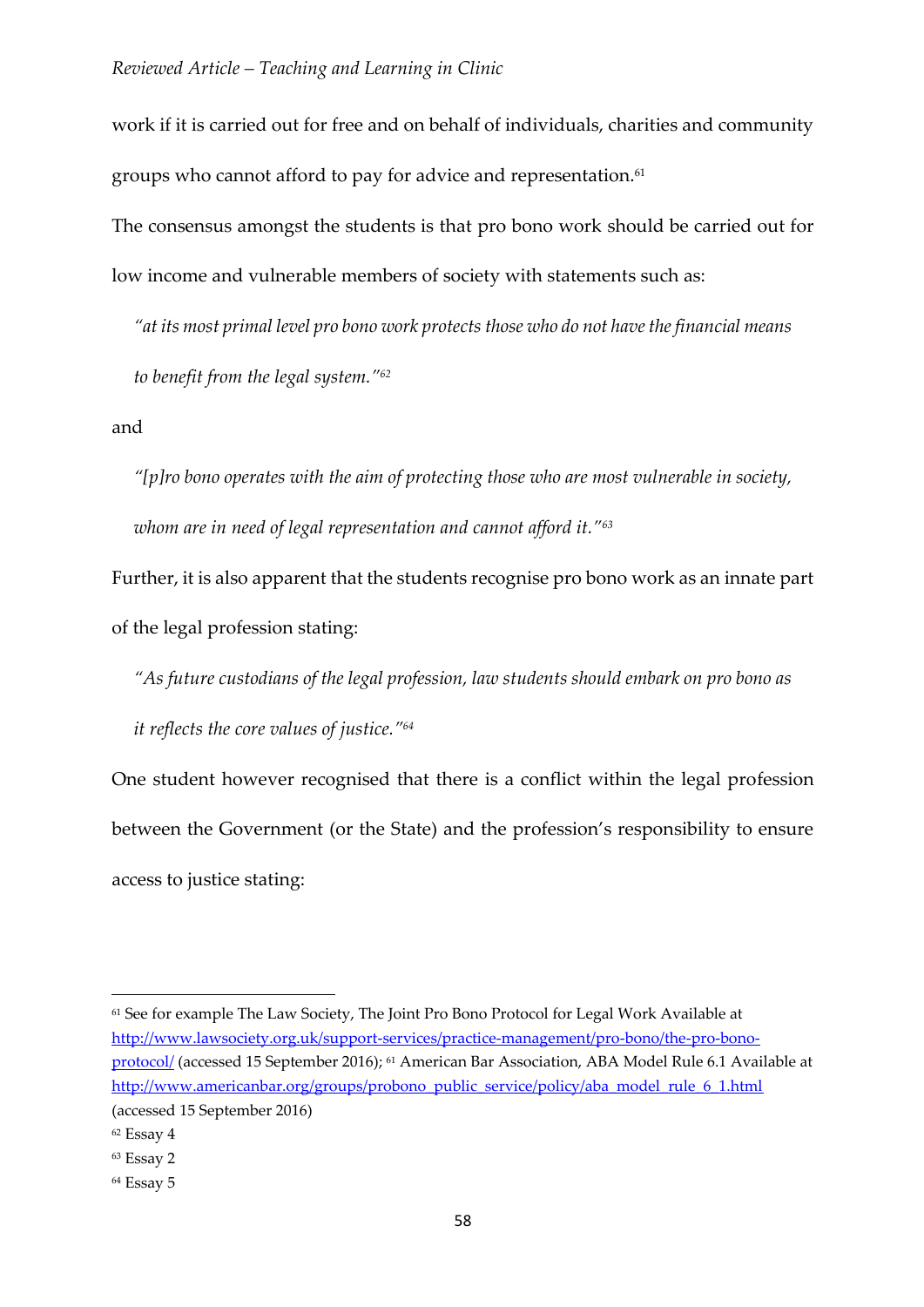*"the Government proposed that pro bono could fill the void left by the withdrawal of funding. Many in the profession attacked this notion as fanciful. However, to ignore such a notion would be ultimately unwise. It is clear there is mounting pressure on all entering the profession to complete their fair share of pro bono work."<sup>65</sup>*

There is also explicit recognition that pro bono work is carried out for reputational advantage, in other words, for tactical reasons.

*"[Pro bono] also operates to support the reputation of the profession overall. Lawyers are required to uphold public confidence in the [profession] and pro bono work works to dispel the stereotypes which plague lawyers. It promotes the idea that [lawyers] are not here to charge extortionate fees, but are actually here to provide a public service. Pro bono work shows a clear dedication to the law for the right reasons, a desire to help people and an interest in the law, regardless of the time or effort they may have to expel in the process."<sup>66</sup>*

The essays suggest that students understand pro bono to be an important aspect of the legal profession and further, it involves working for the benefit of vulnerable and indigent clients thus supporting access to justice. The students demonstrate that whilst there are conflicts arising as to where the responsibility lies for ensuring access to justice, there is recognition that the legal profession shares that responsibility.

<sup>65</sup> Essay 4

<sup>66</sup> Essay 6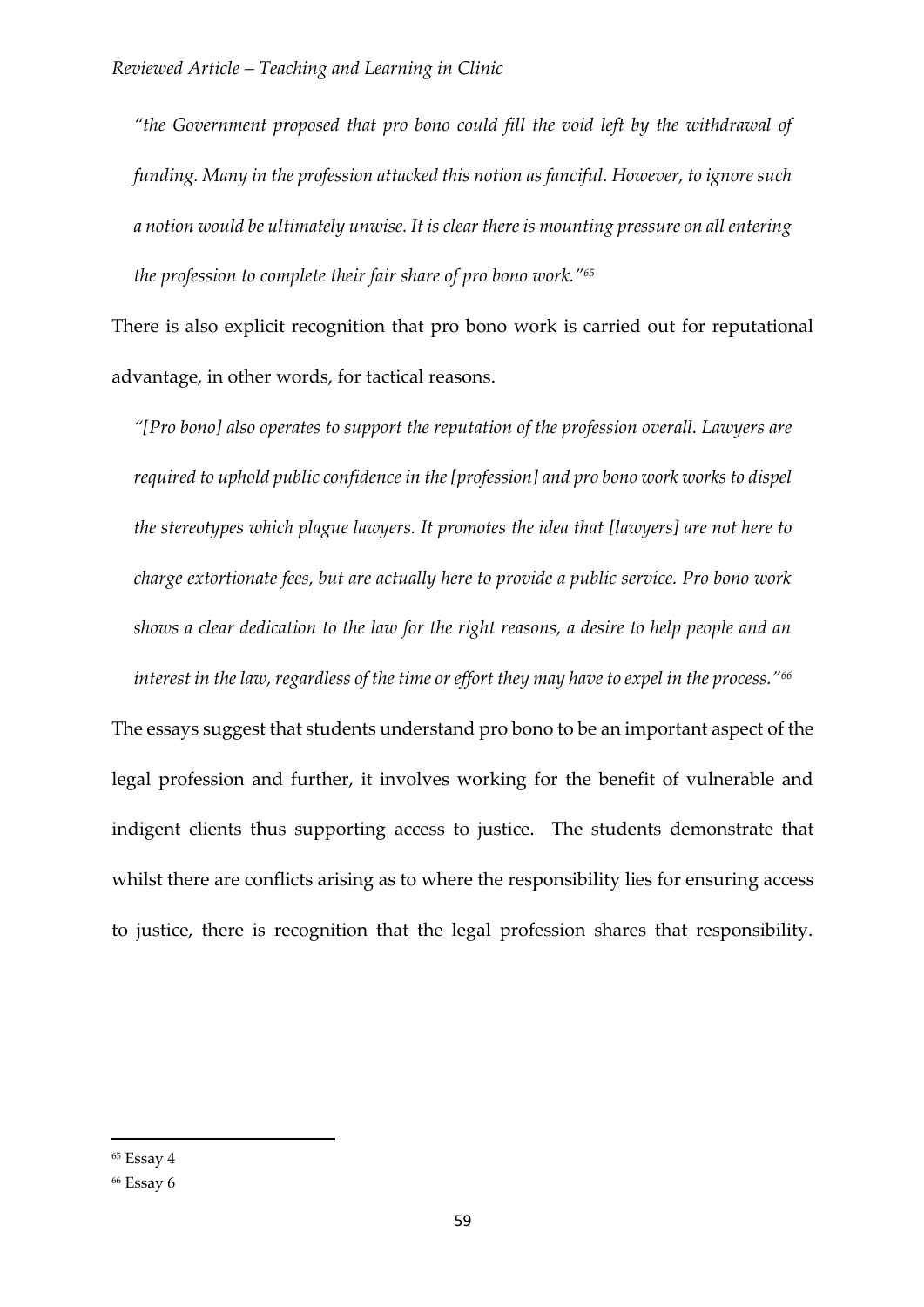Further, the legal profession as a whole benefits from pro bono work due to the positive image it portrays.<sup>67</sup>

# *Why should students undertake pro bono?*

We can broadly categorise the reasons cited by the students for undertaking pro bono as:

- Public service
- Skills
- Employability
- Networking
- Experience
- $\bullet$  Satisfaction<sup>68</sup>

There are areas of natural overlap in the reasons cited by the student. For example, enhancing skills and experience are likely to improve employability. However, within the analysis, the focus has been on the primary motivating factor.

*Public Service*

**.** 

Public service was the only reason cited by every student as a reason to undertake pro bono work. However the weight given to public service among the essays varied

<sup>67</sup> Although see Gary A. Hengstler, 'Vox Populi - The Public Perception of Lawyers: ABA Poll' (1993) 79 A.B.A. Journal 60, 62 which reports that 'minorities, the unemployed, members of low-income households, and adults under 30 were the most likely to feel favourably towards lawyers'

<sup>&</sup>lt;sup>68</sup> The reasons cited by the students for undertaking pro bono work accord with reasons cited by Parker. See n.26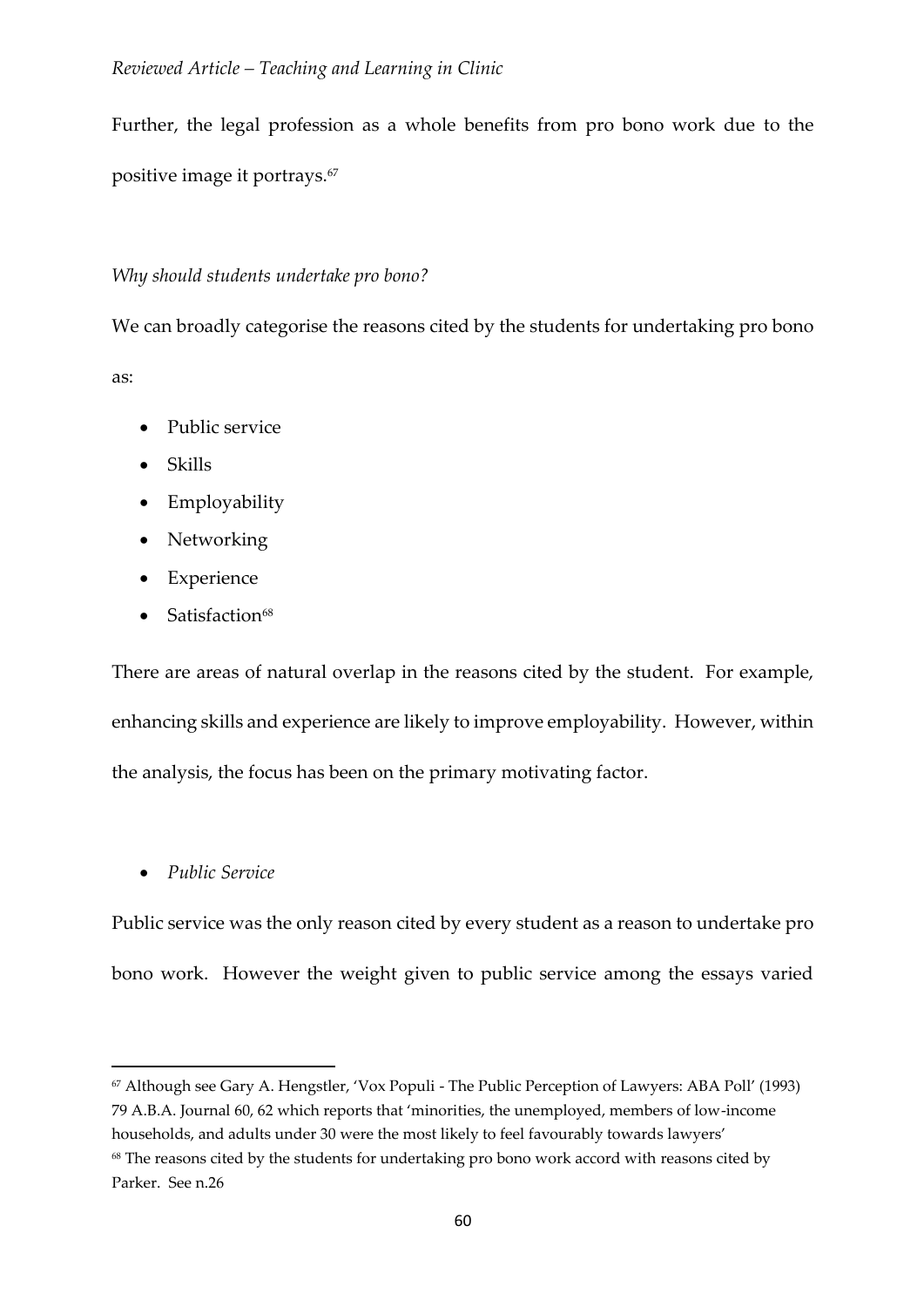considerably. Whilst one student devoted over half their essay to public service, other students merely acknowledges the public service ethos and instead concentrates their essay on the benefits to the individual:

*"Whilst the case for the utility of pro bono for the aggrieved has been made extensively,* 

*this essay considers how the volunteers may benefit themselves in the process."<sup>69</sup>* The essays support the notion that law students see themselves as part of the wider community saying, for example, that:

*"by participating in pro bono work, law students contribute constructively to the community around them in a most unique way."<sup>70</sup>*

It may be questioned as to how engagement with the wider community is a benefit to the student. In response to this question, the law school is about more than teaching students' knowledge and skills; indeed it is a 'professional socialization experience'. 71 This wider role is also recognised by The Quality Assurance Agency for Higher Education (QAA) in the United Kingdom in setting out benchmark standards to describe a law student's skills and qualities of mind. The QAA states that a graduate of law with honours is expected to have demonstrated, amongst other things, an 'awareness of principles and values of law and justice, and of ethics' and a 'knowledge and understanding of theories, concepts, values, principles and rules of public and

1

<sup>69</sup> Essay 8

<sup>70</sup> Essay 4

<sup>71</sup> James L. Baillie and Judith Bernstein-Baker, 'In the Spirit of Public Service: Model Rule 6.1, the Profession and Legal Education' (1995) 13:1 Law & Inequality 51, 67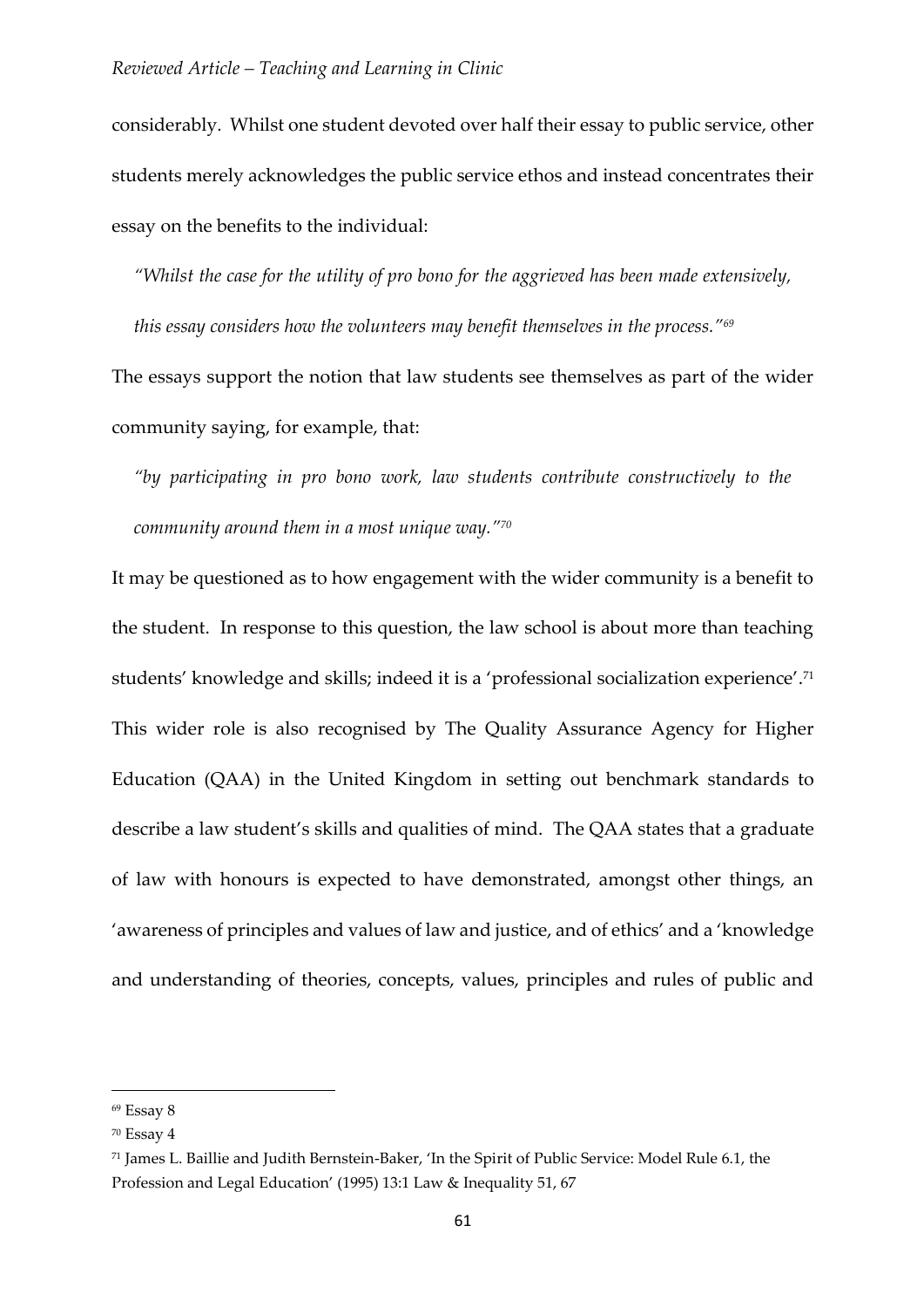private laws within an institutional, social, national and global context'. 72 Engagement with the wider community fulfils this wider role for the law school by providing the student with a 'professional socialization experience' and facilitating their understanding of the role of law within the 'institutional, social, national and global context'.

Through exposure to a wide variety of people, especially those from backgrounds that the students may not have ordinarily been exposed to, the student becomes a more rounded individual and thus develops as a professional. This is explained by one student as follows:

*"Clients that students experience in [p]ro [b]ono work tend to come from a variety of social backgrounds. This helps to break down any unconscious social bias they may have, to ensure that in practice they approach each case with an open mind and with the necessary social awareness and empathy required of a lawyer. Working in [p]ro [b]ono work prior to going in[to] practice helps students to develop as lawyers whose primary concern is to help their clients rather than being purely motivated by money and career advancement."<sup>73</sup>*

There is further recognition within the essays that this engagement with the community can place the law into context for the student and add perspective to their aspirations as a lawyer that is unachievable in the classroom environment. For

<sup>72</sup> QAA, 'Subject Benchmark Statement: Law' (2015) Available at

<http://www.qaa.ac.uk/en/Publications/Documents/SBS-Law-15.pdf> (accessed 28 June 2017) <sup>73</sup> Essay 12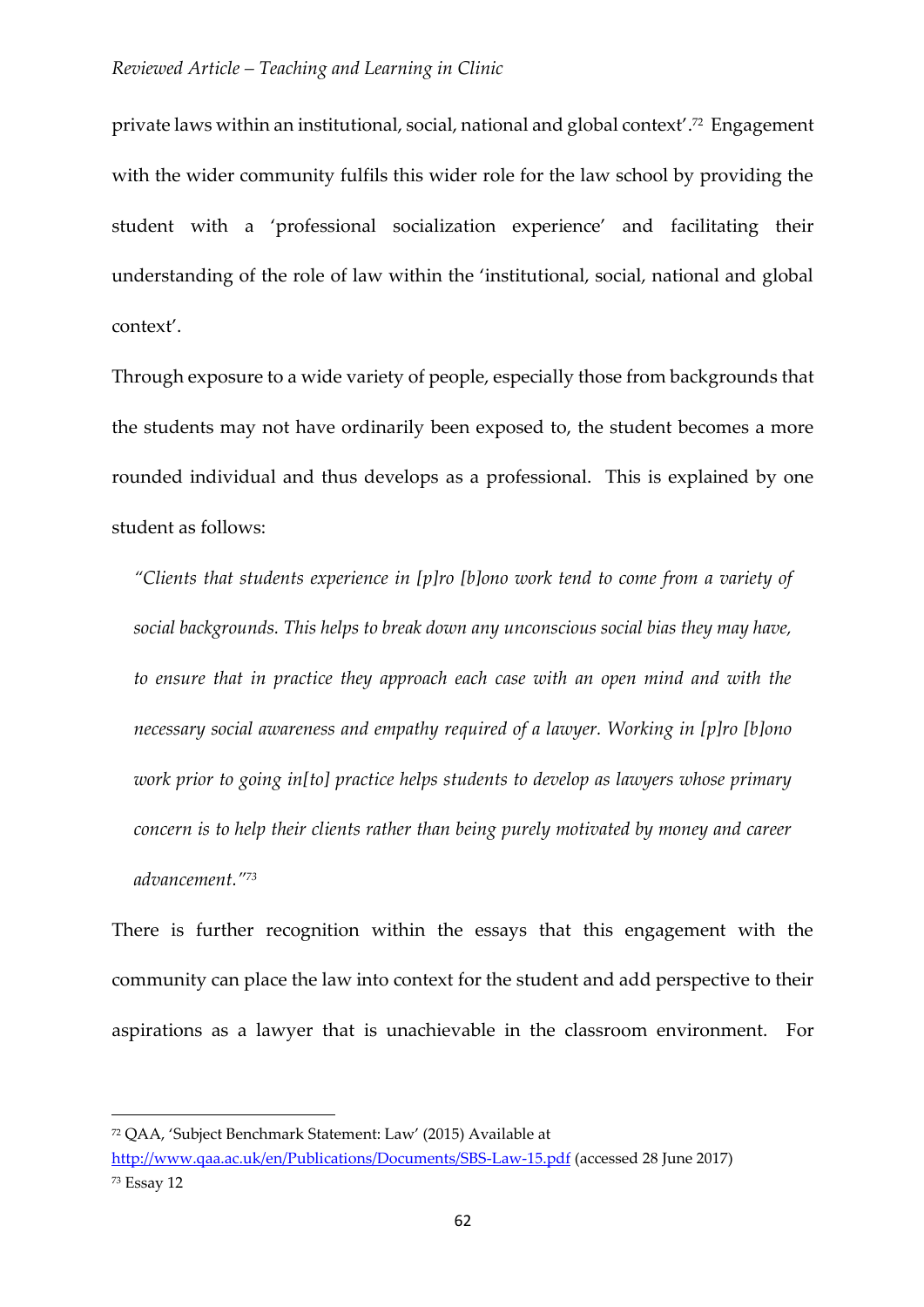example, Baillie and Bernstein-Baker considered a number of studies and concluded that merely including discussions on the need for pro bono in a classroom setting would not have an effect on student attitudes.<sup>74</sup> It is therefore important for students to experience pro bono so they can therefore feel the intrinsic benefit of pro bono work, a notion summarised as follows:

*"It is imperative to understand that the benefits of [p]ro [b]ono are not limited to professional applications; legal involvement within the community allows one to make meaningful contributions to those in need, and in doing so allows the student to appreciate the "vital role the law plays." Legal [s]ervice has been denoted as being "unaffordable and out of reach." The common view held is that "one of the most perplexing facts about our perplexing legal market is its failure to provide affordable services for just about anyone but the rich and corporations." Thus, by providing legal aid to those who lack financial stability, the student is able to experience "intrinsic morale" and self-worth, something that all lawyers must be familiar with, and something that extends beyond the walls of the classroom."<sup>75</sup>*

The students' also demonstrated awareness that the altruistic value of pro bono work also improved the often-tarnished reputation of lawyers and therefore whilst the work

<sup>74</sup> Baillie and Bernstein-Baker, n.71, 64

<sup>75</sup> Essay 11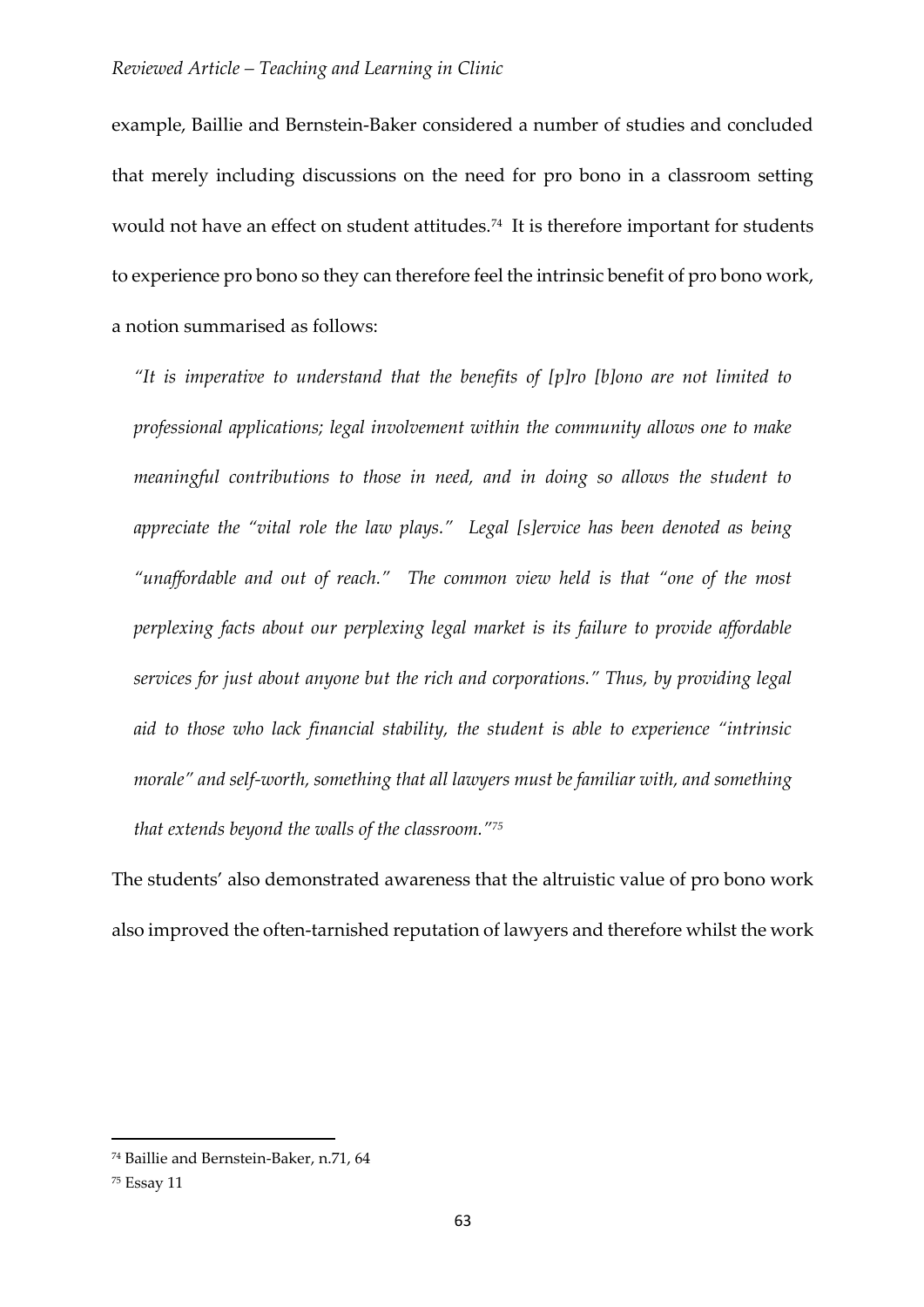is of benefit to the wider community, it is also of benefit to the legal profession as a whole.<sup>76</sup> This is illustrated as follows:

*"Lawyers are often branded with a reputation of arrogance and elitism. However, this does not stead well when those who are in need of legal help cannot access it, when [l]egal [a]id has been cut so drastically in the last 3 years. Therefore, the English [l]egal[s]ystem relies upon [pro bono] work to not only erode this stereotype, but to show that lawyers and law students alike, can show compassion by working on cases for free."<sup>77</sup>*

*Skills*

Ten of the students referred to skills development within their essays as a reason to undertake pro bono work.<sup>78</sup> Both legal and personal skills can be developed as summarised below:

*"It allows [students] to develop vital, practical legal skills (eg. advocacy, legal research, interviewing), as well as other relevant ones such as personal organisation, presentation and teamwork (useful in a legal working environment)"<sup>79</sup>*

There is also a distinct overlap between the development of skills through pro bono work and other motivating factors. Through the utilisation of lawyering skills,

<sup>76</sup> For example, the Australian Pro Bono Manual explicitly cites 'reputation' as a benefit of pro bono work. (Australian Pro Bono Centre and Victoria Law Foundation, 'The Australian Pro Bono Manual' (2005) 1.4)

<sup>77</sup> Essay 2

<sup>78</sup> Earlier research suggests that students valued the personal benefits of pro bono such as skills development. See McKeown, n.23, xxvii

<sup>79</sup> Essay 3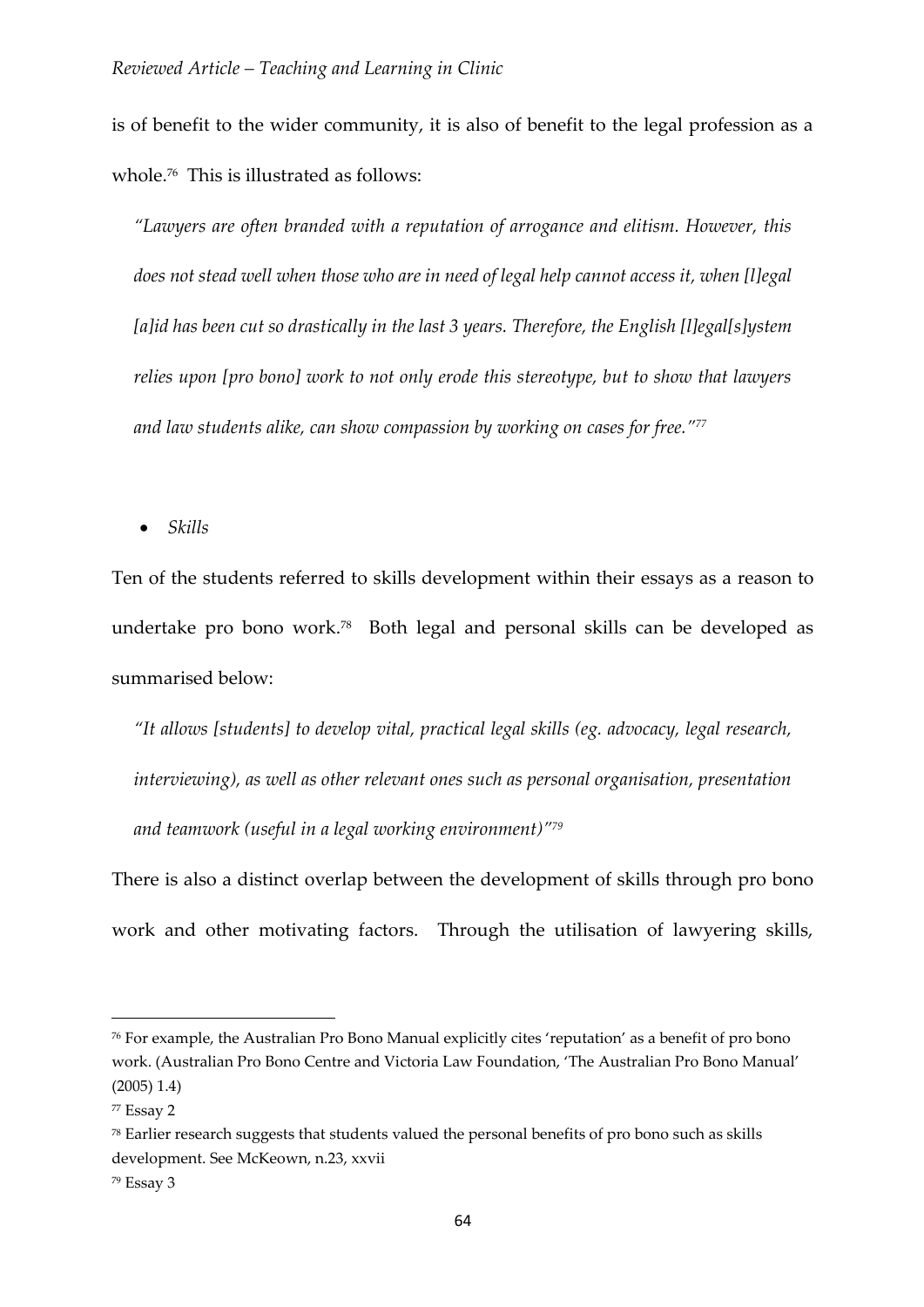students are able to experience what it is like to work as a lawyer in practice, $80$  to gain confidence that they have the requisite ability and provided validation for their chosen career path:

*"The skills developed in [p]ro [b]ono legal practice are invaluable to the pursuit of a career as a practicing lawyer. Almost every role within the front line services of the legal profession requires basic abilities in client and case management. The focus on techniques such as interviewing, legal writing, organisation, and management of the expectations of client qualify students perfectly to move forward in their legal career. Not only does the development of such skills help undoubtedly benefit students going into practice, but in my own experience provides the confidence to embark on that course. I for one can say that prior to my experience in [p]ro [b]ono legal work [I] certainly [was not] confident in pursuing a career as a lawyer. However in developing these skills and confidence, and engaging in [first-hand] experience working as a trainee solicitor, albeit in a [p]ro [b]ono setting, verified the enjoyable and exciting nature a career as a lawyer presents."<sup>81</sup>*

It is important that we do not under-estimate the role of the supervisor within the learning process. Within the context of clinical legal education, Cozens states that the 'supervisor is possessed with the ability to place the student's experiences into a

<sup>80</sup> See also Pam Feinstein, '*Gain Experience through Pro Bono'* (2012) 29:1 GPSolo 17; Dina R.

Merrell, '*Pro Bono, Pro You'* (2001) 29:7 Student Lawyer 39

<sup>81</sup> Essay 12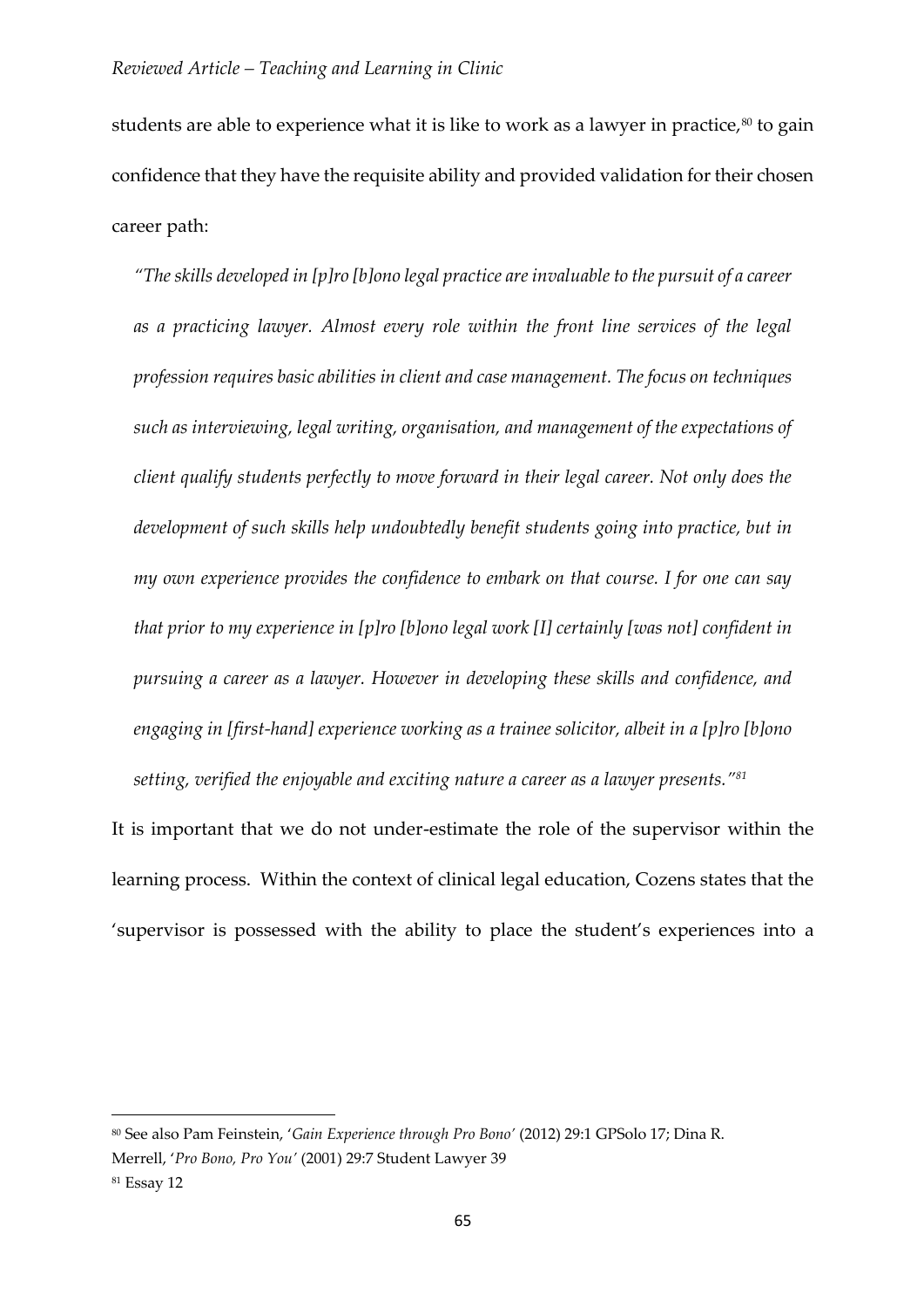coherent learning structure so that they make sense to the student.<sup>'82</sup> There is an appreciation of this from one student who states:

*"Pro bono volunteers are generally supported and supervised throughout their volunteering enabling them to receive feedback for self-development."<sup>83</sup>*

This is further supported through students reflecting as an important part of this development:

*"[U]ltimately it provides an opportunity for students of law to reflect upon their own weaknesses and strengths, to better their own legal skills, to engage with real clients"<sup>84</sup>*

In enabling this self-development, there must be clear boundaries as to the role of the supervisor. Cozens sets out two levels of supervisor intervention; the first is guidance thus allowing the student to act in the role of the lawyer and accept responsibility for that role; the second is direct intervention whereby the supervisor will replace the student's control of the situation.<sup>85</sup> The latter intervention meant there is little educational value in the experience.<sup>86</sup> Whilst the supervisor is important within the student's educational development, the student must assume responsibility for their own learning.

1

<sup>82</sup> Michael Cozens, '*Clinical Legal Education: A Student Perspective'* (1993) 2 Dalhouise Journal of Legal Studies 201, 226

<sup>83</sup> Essay 5

<sup>84</sup> Essay 9

<sup>85</sup> Cozens, n.82, 231-232

<sup>86</sup> Ibid, 233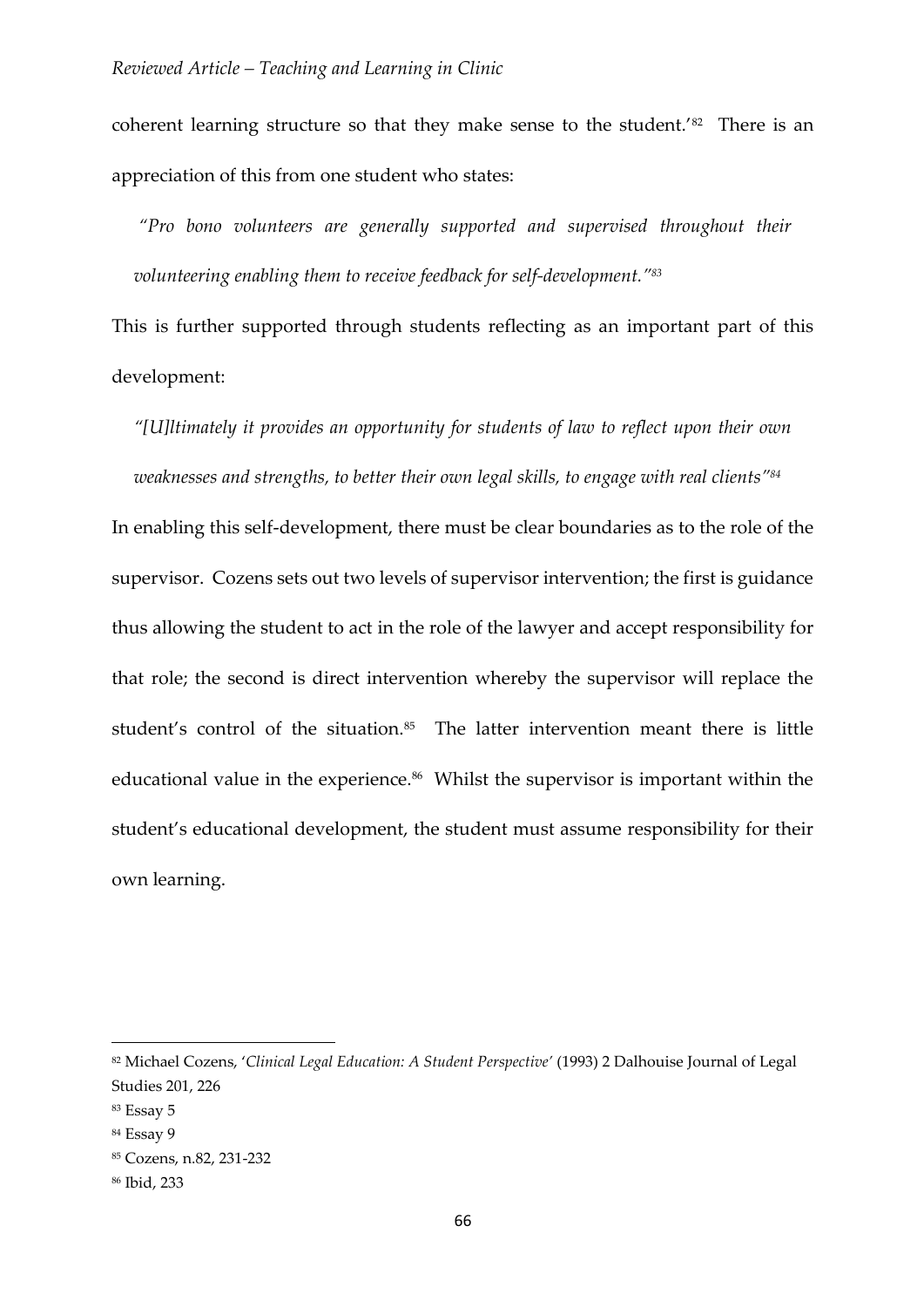*Experience*

As cited earlier, a significant motivating factor to undertake pro bono work is the experience of practise.<sup>87</sup>

*"The ideals of [pro bono] give students the fundamental opportunity to experience the expectations of a prospective lawyer"<sup>88</sup>*

There is also a perception that the experience afforded by pro bono work is different to any other experience a law student may have through their university career. The students stated that the practise of law is different to how it is taught in the classroom. Further, the experience is more beneficial than work experience within a law firm as it is hands on.

*"There is a definitive difference between being taught the law and practicing the law. Any opportunity in which you can use the knowledge you have been taught, and putting this in to practice, will always be beneficial. Working on a [pro bono] basis is unlike any mini-pupillage or vacation scheme. You are not pushed aside and left to shadow the lawyers that are working on the case, but you yourself are involved. You have a legal duty to your client. You are responsible for your client. Working a case on a [pro bono] basis creates a strong platform for a future legal career."<sup>89</sup>*

<sup>87</sup> See n.80

<sup>88</sup> Essay 11

<sup>89</sup> Essay 2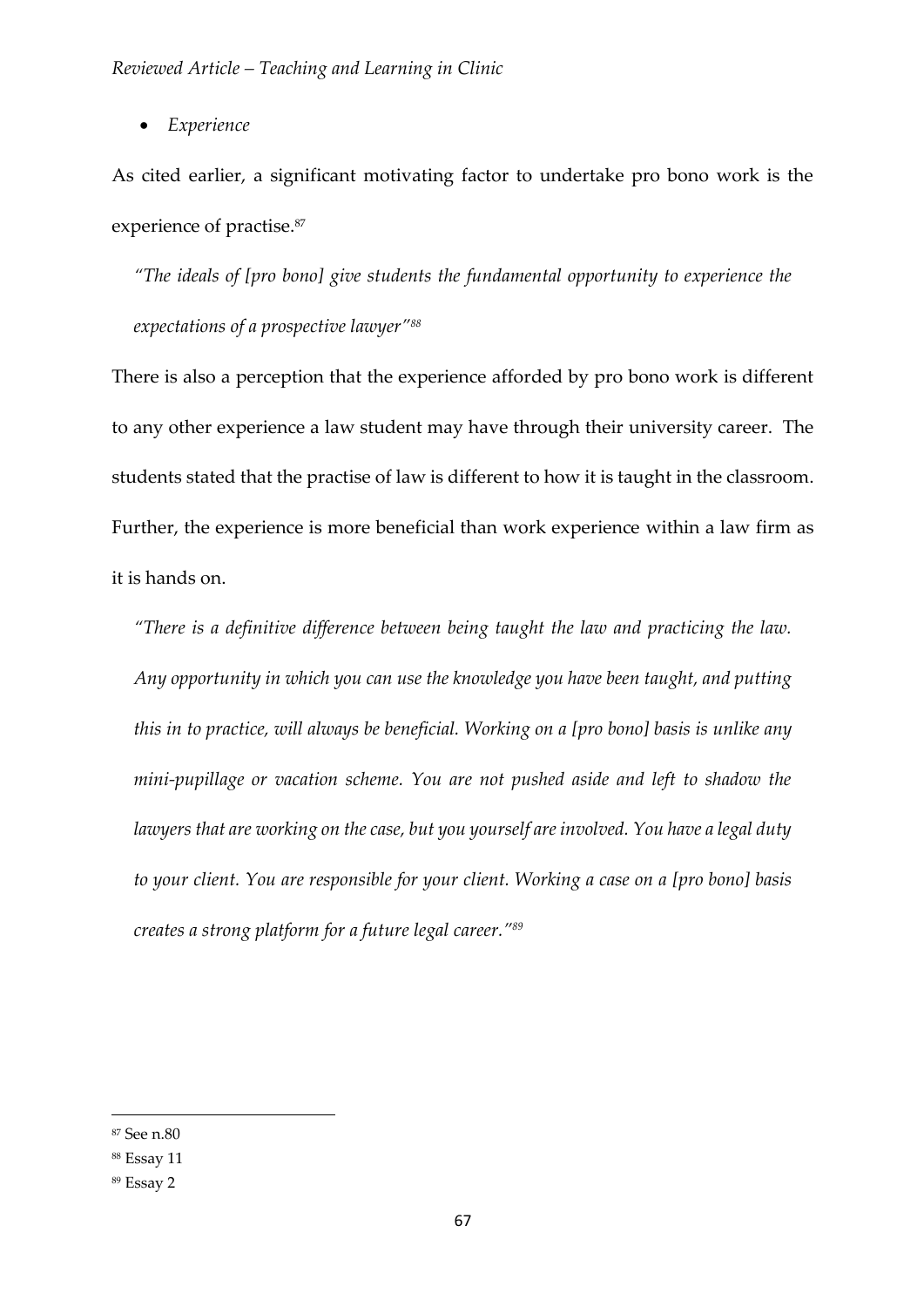*"The bridge between the way the law is taught at an academic level and the way the law works in reality is a very important distinction for students. Pro bono provides a degree of realism that no work experience can replicate, and is arguably a better introduction than anything preceding a [t]raining [c]ontract or [p]upillage."<sup>90</sup>*

Further, the students also perceive that pro bono work will help them stand out from the crowd.

*"To the careerist, it offers necessary work experience to compliment applications for training contracts and pupillages. With attrition rates for career progression being as gruelling as ever (most notably in the case of the bar), pro bono work offers the aspiring lawyer* a chance to apply their academics to real problems. In the current recruitment *climate, work experience and a commitment to the legal profession has become a prerequisite, not a bonus. Fortunately, pro bono work offers both, and is a valuable asset to any pragmatic law student."<sup>91</sup>*

On a final note regarding experience, some of the students cited personal experience of engaging in pro bono work and the effect it has had on them. For example, one student stated:

*"having engaged with my [University's] [pro bono] clinic…alongside volunteering at the Citizens Advice Bureau, the importance and value of [pro bono] work for the modern day law student cannot be stressed enough. The benefits are two-fold, first and foremost, the wealth of experience that a student can gain through practical work is incomparable* 

<sup>90</sup> Essay 6

<sup>91</sup> Essay 8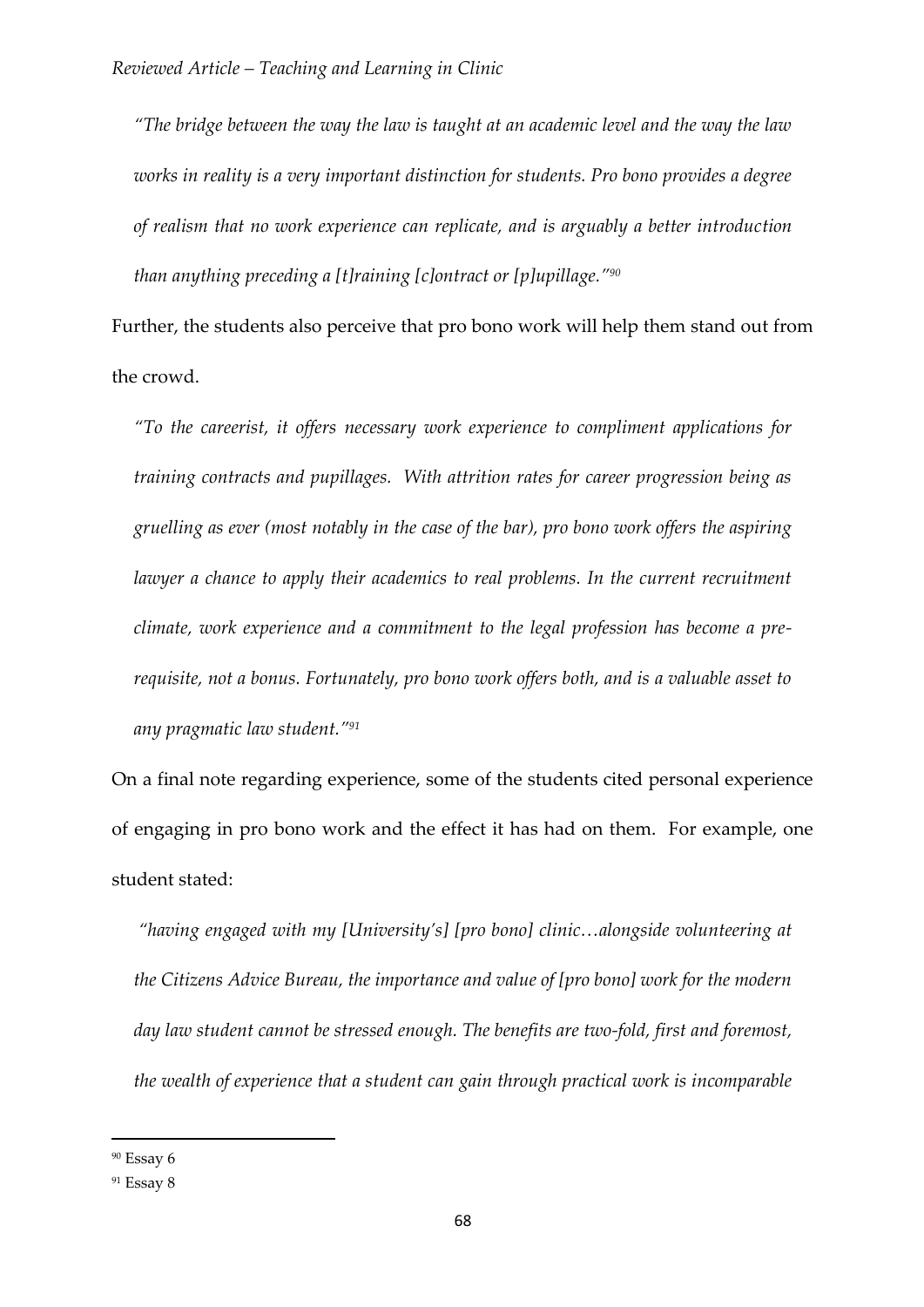*to that of regular modular studies, secondly, engaging with [pro bono] work whether through a clinic or indeed volunteering, not only has the ability to give a law student a humbling experience, but also an appreciation for the legal sector and perhaps further motivation for the students own career."<sup>92</sup>*

The student goes on to state:

*"Aside from the practical experience that [pro bono] work can provide, I believe it a great way in which to instil a sense of ethics and appreciation of the client-solicitor relationship from an early stage. Both the [pro bono] clinic and the Citizens Advice Bureau allowed me to engage with those who would not normally be able to receive legal advice and as a result, I was fortunate enough to experience the appreciation projected from those that I was helping."<sup>93</sup>*

It is possible that this experience can be created through the provision of a university based law clinic as summarised by another student:

*"Speaking as a product of Northumbria University's Exempting Law Degree and [having] worked in their prestigious Student Law Office the benefits of [p]ro [b]ono are benefits that I have experienced personally. My resounding support for [p]ro [b]ono legal work therefore comes from experience."<sup>94</sup>*

<sup>92</sup> Essay 9

<sup>93</sup> Essay 9

<sup>94</sup> Essay 10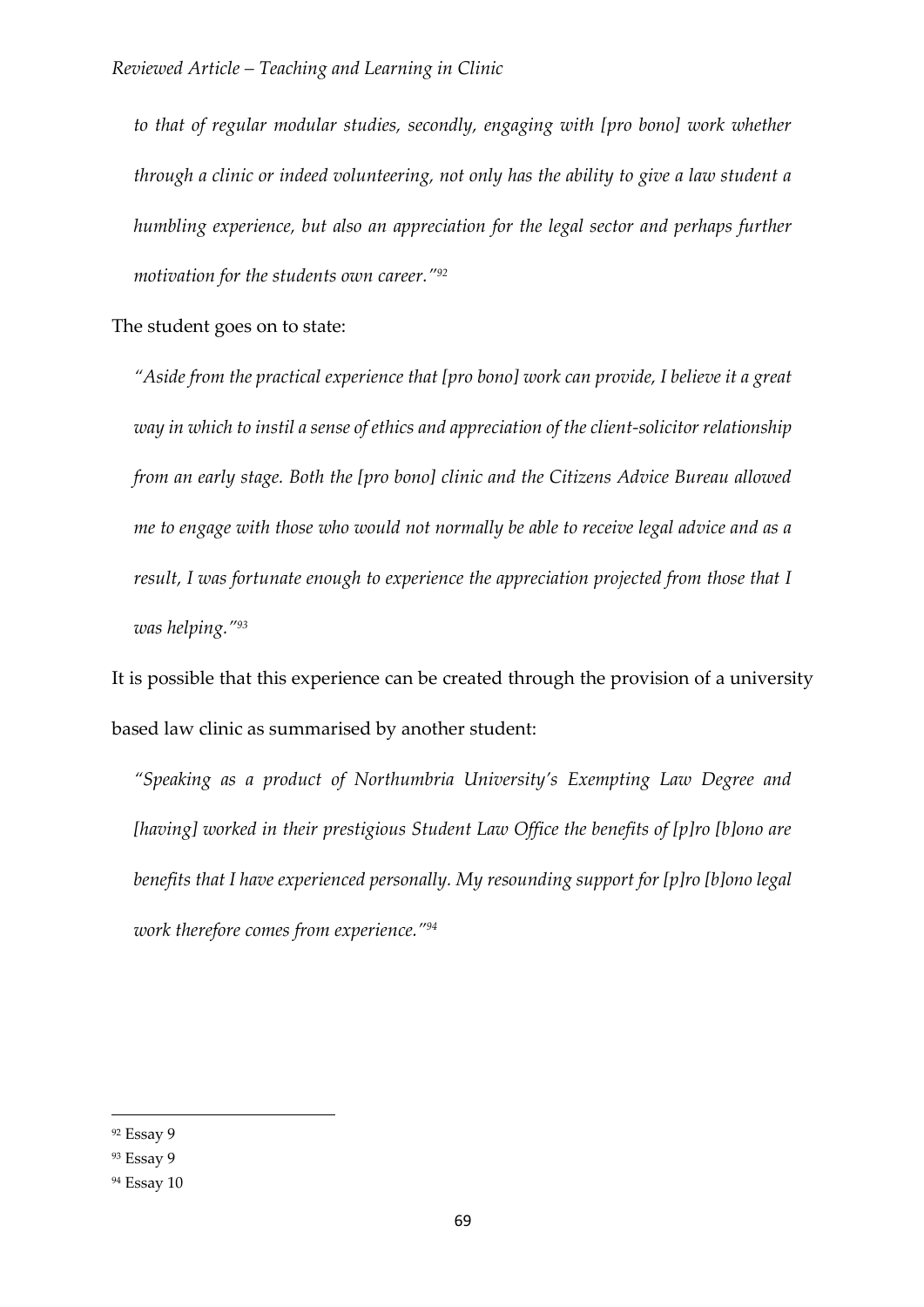*Employability*

As discussed above, experience through pro bono work can also enhance employability. Students made frequent references to the opportunity to build their CV:

*"Pro bono work is invaluable to the CV of any law student, and is quickly becoming a necessity rather than an addition. It is not difficult to see why. Pro bono work provides hands-on experience with real life clients, cases and legal processes. If a candidate can demonstrate a proven ability for the kind of tasks which would be assigned to them during employment, then half the battle is already won."<sup>95</sup>*

Further, another student considered the issue of pro bono from the perspective of potential employers and satisfying their own pro bono initiatives:

*"More and more law firms see the need for pro bono work and expect their lawyers to contribute. Why wait until it's expected of you? Impress them by having made a start on your own initiative"*

Whilst the students suggest that pro bono will assist them in securing employment, interestingly, graduate recruitment is also cited as a reason for law firms to have pro bono programmes. The Law Society of England and Wales report that:

*'New graduates expect much more than just a healthy remuneration package and good career prospects; many law firms report that students being interviewed for vacation* 

<sup>95</sup> Essay 1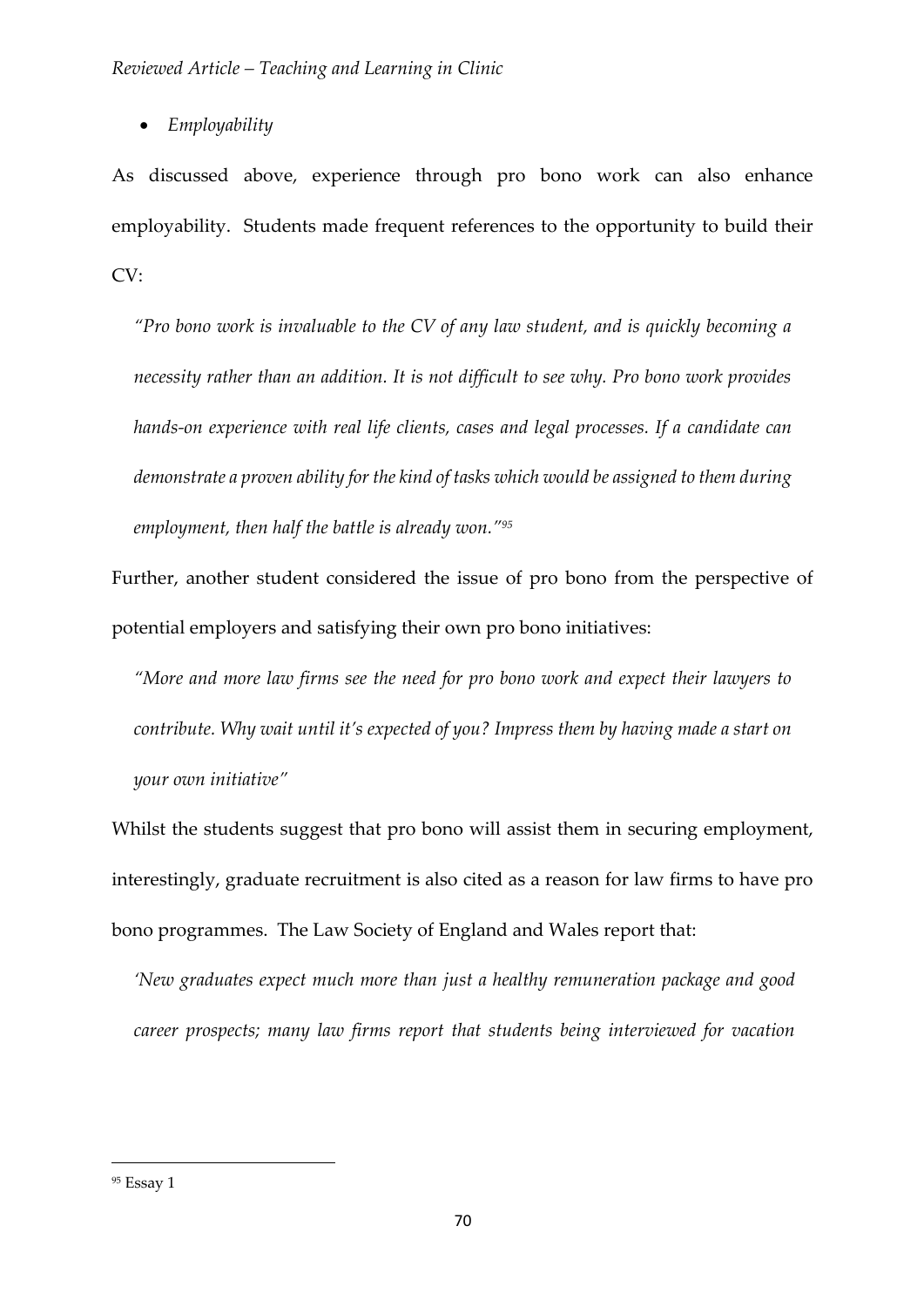*schemes ask detailed questions about their firm's pro bono programme and the opportunities available to them.'<sup>96</sup>*

It appears that law firms, in part, will offer a pro bono programme to attract highcalibre graduates while students will undertake pro bono opportunities to secure employment. This suggests that pro bono capacity is potentially increased by both law firms and students desire to stand out to each other.

*Academic*

1

Four of the students identified enhancing a student's academic understanding of the law as a motivating factor to undertake pro bono work.<sup>97</sup> The theme of this motivation is that pro bono work improves their academic understanding of the law by placing it into context as shown in the quote below:

*"Academics have long discussed the ramifications of graduates that are technically sound in knowledge of the law itself and the procedural steps that accompany statute, but could not begin to understand the effects on a client of the application of said statute. For example, you may understand that an application can be made under Section 33 of the Family Law Act 1996 for an Occupation Order but until you have met the client who happens to be a victim of domestic violence, who fears for the safety of her children and* 

<sup>96</sup> The Law Society of England and Wales, 'Pro Bono Manual: A practical guide and resource kit for solicitors' (2016); See also Australian Pro Bono Centre, n.76

<sup>97</sup> See McKeown, n.23, xxix. Students also reported benefiting from a better academic understanding of the law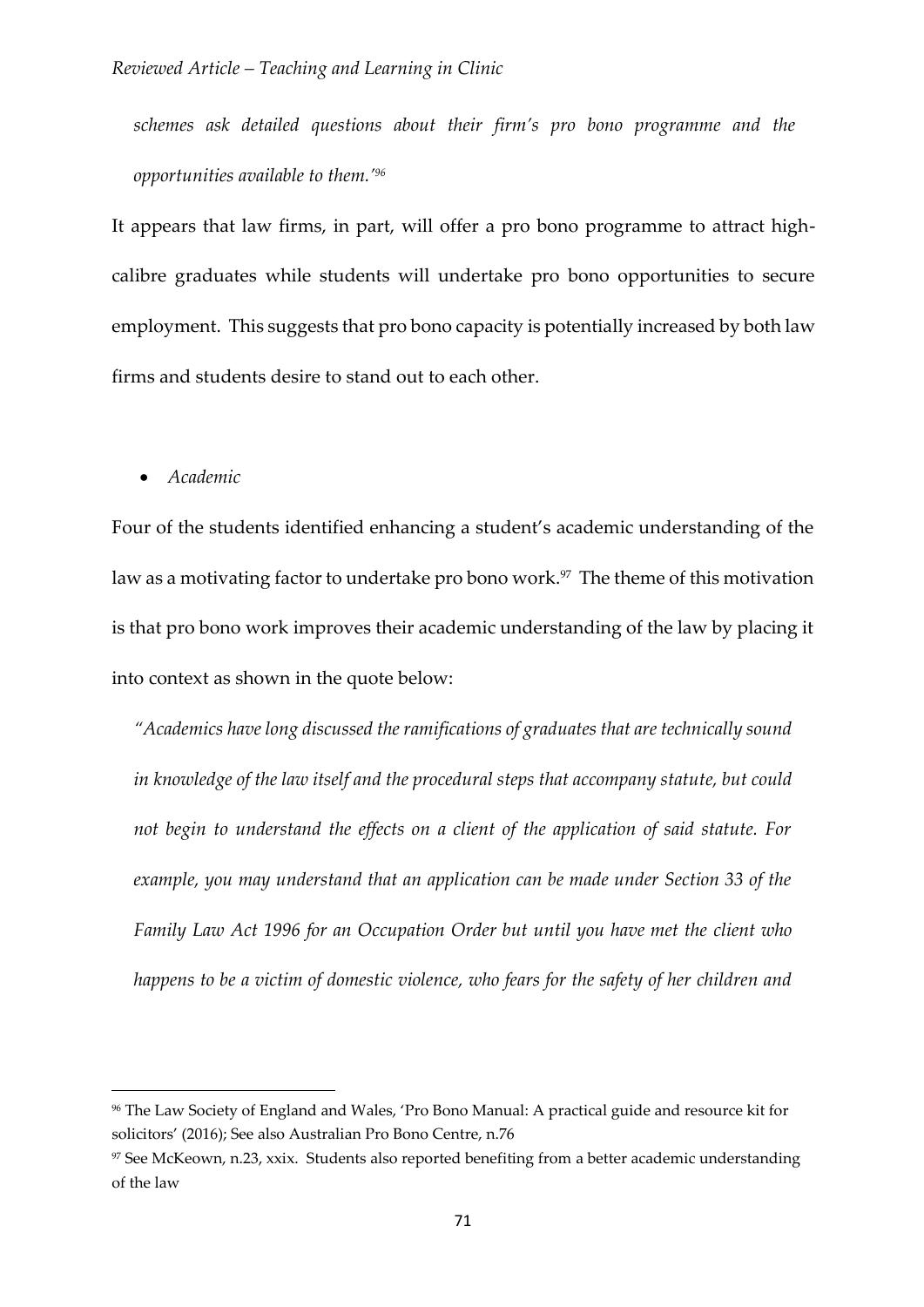*understood how this application will affect this whole [family's] life you cannot truly believe yourself to be educated in that area of law."<sup>98</sup>*

There was also an appreciation from these students that the academic law can be different to the practical law with one student stating:

*"[Although] it's easy to get lost in the intricacies of implied terms and the construction of contracts, practical law is often very different to academic law. Therefore, for the enthusiast, exposure to real cases and the ability to assist and advise both collaboratively and autonomously is an excellent learning tool and will invariably help cement essential legal principles in the context of tangible problems."<sup>99</sup>*

*Satisfaction*

Personal and job satisfaction is often cited as a reason to undertake pro bono work. There is an inherent satisfaction in doing a good deed and doing a good job for someone. Dinovitzer and Garth report that engaging in some pro bono work provided a sense of satisfaction for respondents although more pro bono hours significantly decreased satisfaction.<sup>100</sup> This supports the notion that doing some altruistic work is beneficial but doing too much may have a negative impact on the individual. It is

<sup>98</sup> Essay 10

<sup>99</sup> Essay 8

<sup>100</sup> Ronit Dinovitzer and Bryant G. Garth, 'Pro Bono as an Elite Strategy in Early Lawyer Careers' in Private Lawyers and the Public Interest: The evolving role of pro bono in the legal profession (Robert Granfield and Lynn Mather eds. 2009),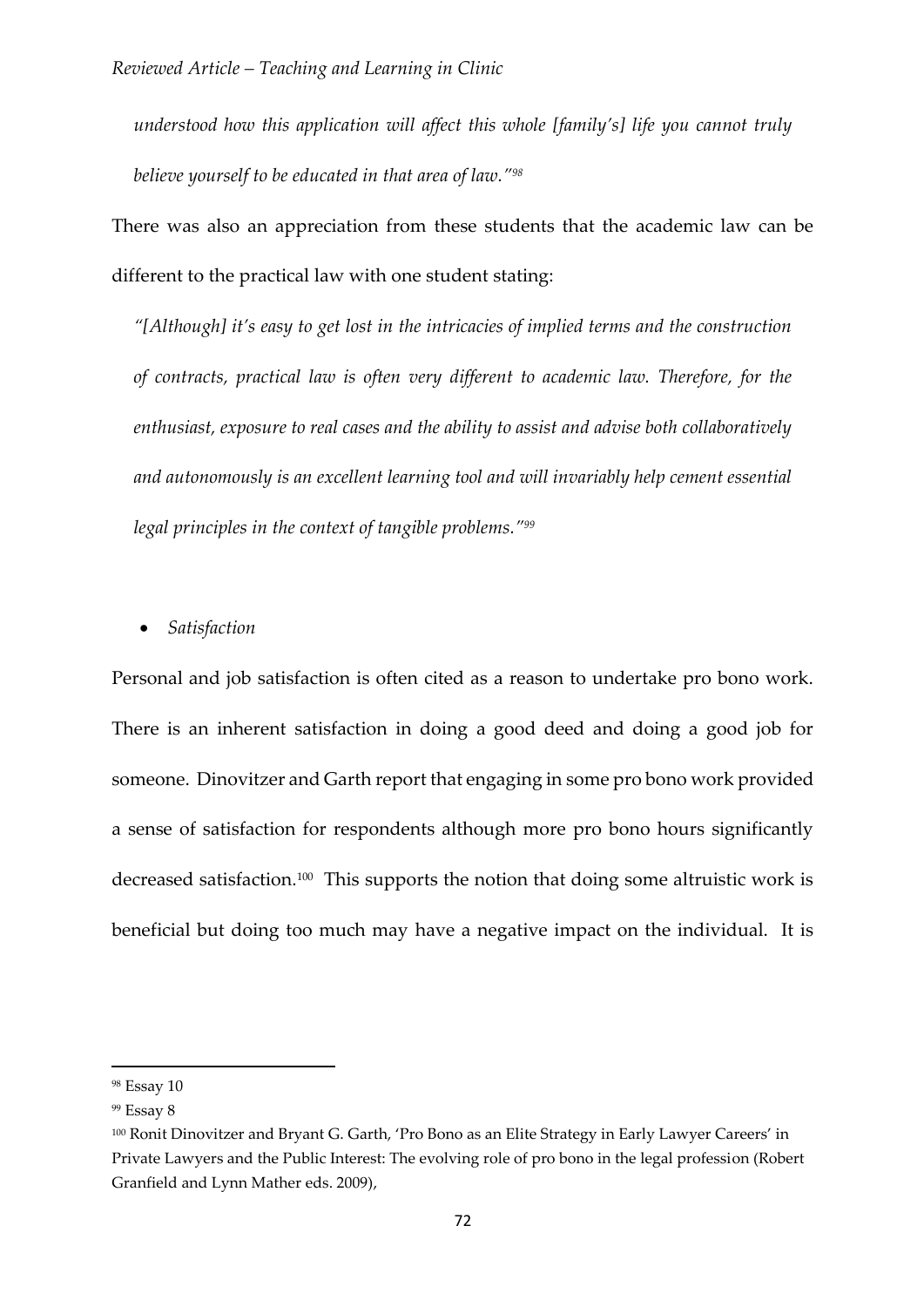suggested that this negative impact may be as a result of too little paying work within the law firm or a 'lack of fit' between the pro bono and the business.<sup>101</sup> Satisfaction was also cited and appeared to be a strong motivating factor by six of the

students in their essays with one student saying:

*"Law students are rewarded and paid in the sense of job satisfaction. The payment is the feeling you get knowing that you have been able to help someone. Knowing that you are able to put what you have learnt in to practice. Knowing that if you can successfully handle a [pro bono] case, you can be successful when you graduate"<sup>102</sup>*

Further, one student reflects upon the often-perceived burden of pro bono work and the hardships faced by law students stating:

*"For those that live and love the law, pro bono does not burden the volunteer with having to work; it gifts them with getting to work. It allows the long hours spent in the library, the years of debt following extortionate professional qualification fees, and the mountain of extra-curricular obligations required to succeed as a lawyer to be mere afterthoughts for the student."<sup>103</sup>*

Whilst personal satisfaction may be a highly influential factor motiving students to undertake pro bono, the impact of the work must also be borne in mind. It must be remembered that students have other commitments, whether this be on their programme of study or outside of the university. Further, any pro bono programme

<sup>101</sup> Ibid

<sup>102</sup> Essay 2

<sup>103</sup> Essay 8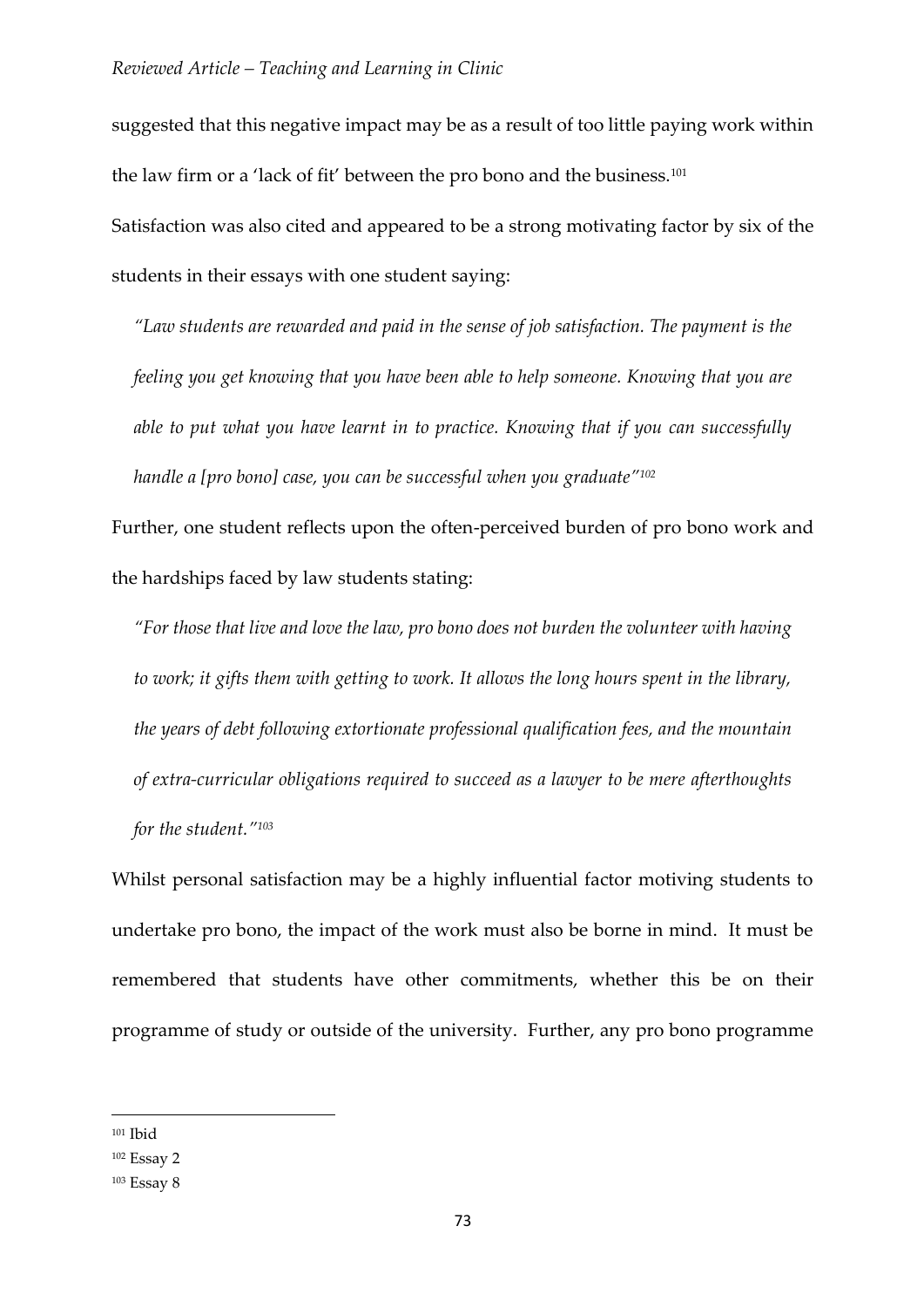to complement the students' studies and thus provide a fit and therefore maintain anticipated satisfaction.

# *Networking/Professional Relationships*

Pro bono programmes will often bring students into contact with other members of the legal profession. This contact can be categorised as a benefit to the student.<sup>104</sup> This may be due to collaboration between the university and an external law firm. Alternatively, students may liaise with opposing lawyers in relation to their case. Two students highlighted that pro bono work can result in the development of professional relationships although the perception was be of personal benefit to the student. Whilst not explicit in the comment below, it is likely to mean that the student can utilise the contact to enhance future employment prospects for example:

*"[L]inks can be established with important legal organisations. As a law student, it is important to establish as many contacts as possible and pro bono work provides a fantastic opportunity to create meaningful relationships which may prove useful in the future."<sup>105</sup>*

<sup>104</sup> Harry S. Margolis, '*The Elder Law Clinic*' in The ElderLaw Portfolio Series Release #43 (Harry S. Margolis, Christine J. Vincent. Esq, and Daniel Waltz eds 2013) 1B-13 <sup>105</sup> Essay 1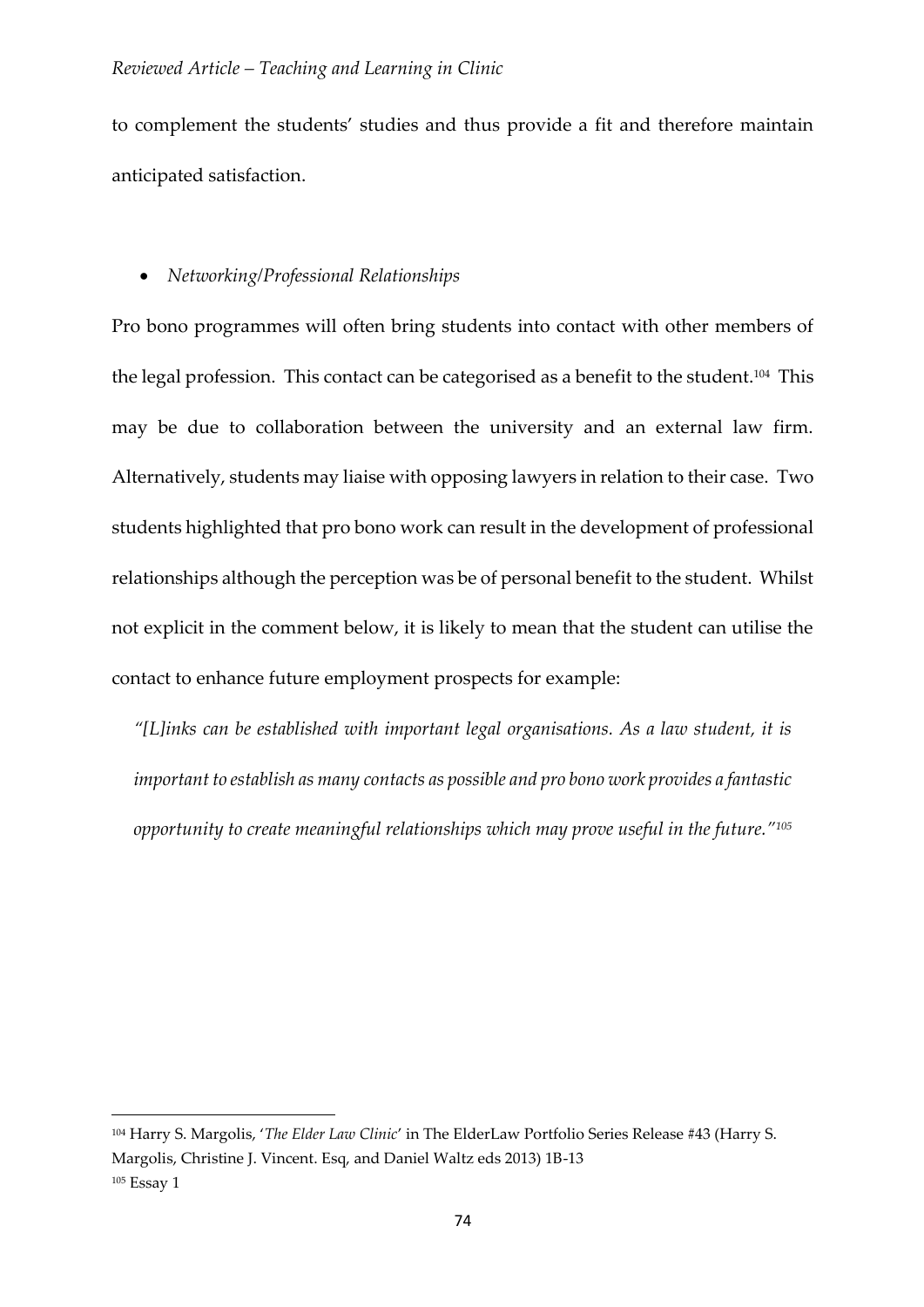# **Discussion**

#### *Limitations*

As with all studies, the conclusions of this study are subject to its limitations. In particular, this was a small-scale study considering the opinions of students based at a one university. It is likely that the students who participated in the study had a predisposition to pro bono and altruistic behaviour, thus were interested in the subject matter of the study. However, the incentive of a prize may have mitigated this factor and attracted the views of those individuals who are more extrinsically motivated. However, I suggest we can learn from the students and assist in the development of future pro bono programmes.

#### *Student Motivations*

The students who participated in this study clearly demonstrated mixed motivations for undertaking pro bono work. Whilst many of the motivations were for personal benefit such as enhancing their skills, knowledge and employability, there was also recognition amongst all the students that pro bono work has wider social benefits including the promotion of access to justice and enhancing the community in which they live. One student expressed this as follows: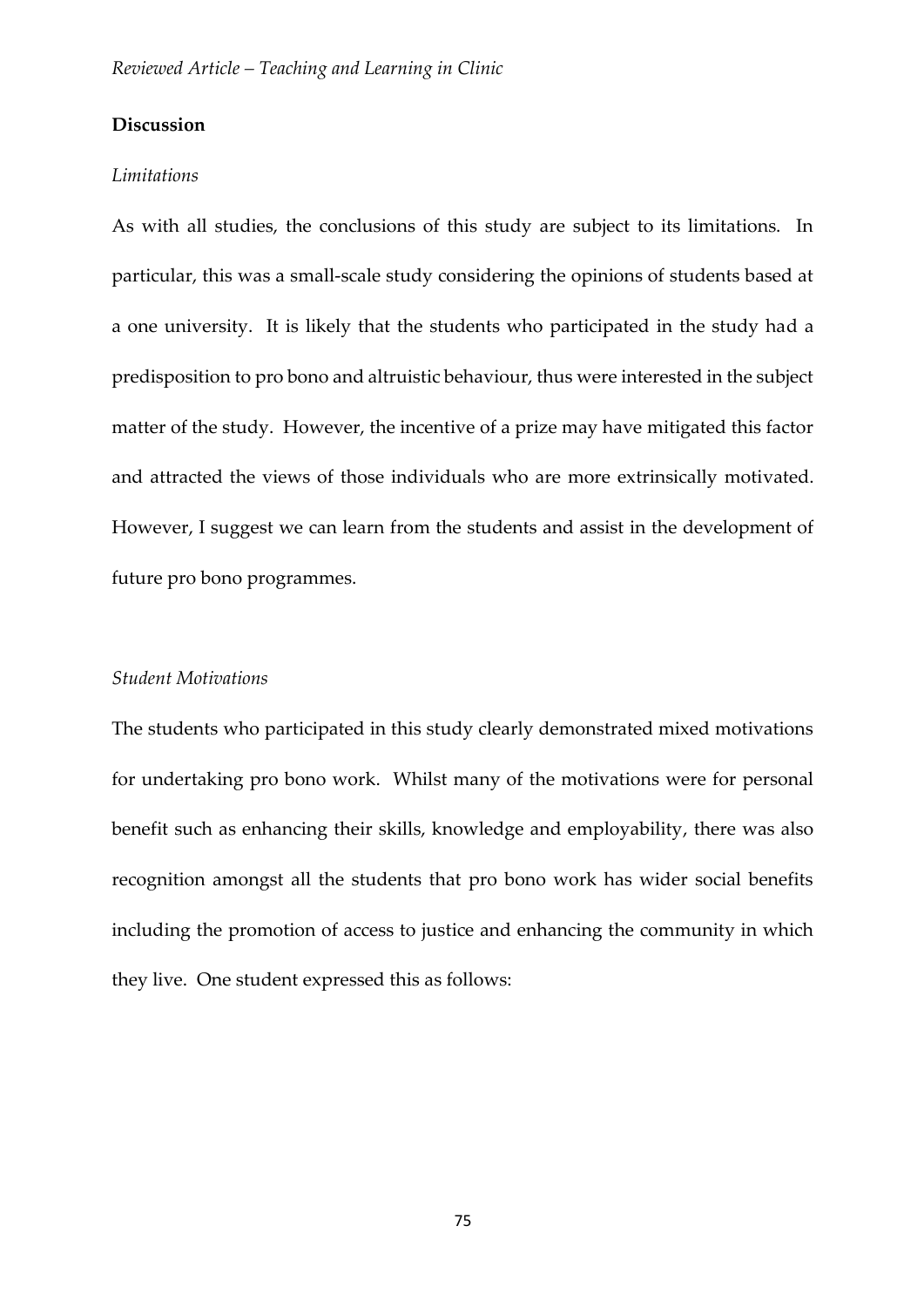*"Pro Bono work operates to defend the vulnerable in society…[t]his alone means pro bono is well worth the time and effort for students, regardless of the useful personal skills and confidence they will also develop in the process."<sup>106</sup>*

Whilst another student stated:

*"You may be able to do some good, and that will be of benefit to you as well as society: we all have to play in social responsibility"<sup>107</sup>*

There is a link between the students cited motivations for undertaking pro bono work and Adult Learning Theory. As such, there is a theoretical basis as to why the provision of pro bono opportunities in law schools will enhance student skills, legal knowledge and consequentially, employability. Pro bono work is therefore an educational experience for the students.

Firstly, it is necessary to engage the students in the culture of pro bono work, recognising that the motivation for each student will be different. As such, perhaps there we should not isolate individual motivators but instead recognise the holistic nature of motivation. The Andragogical Model assumes that adults, when undertaking to learn something on their own, will invest considerable time into investigating the benefits of the activity.<sup>108</sup> As educators, we can draw the student's

<sup>106</sup> Essay 6

<sup>&</sup>lt;sup>107</sup> Essay 7

<sup>108</sup> Malcolm S. Knowles, Elwood F. Holton and Richard A. Swanson, 'The Adult Learner: The Definitive Classic in Adult Education and Human Resource Development' (2012) 7<sup>th</sup> Edn Routledge Oxon 63; see also Frank S. Bloch, 'The *Andragogical Basis of Clinical Legal Education'* (1982) 35:2 *Vanderbilt Law Review* 321 for discussion on application of Adult Learning Theory to clinical legal education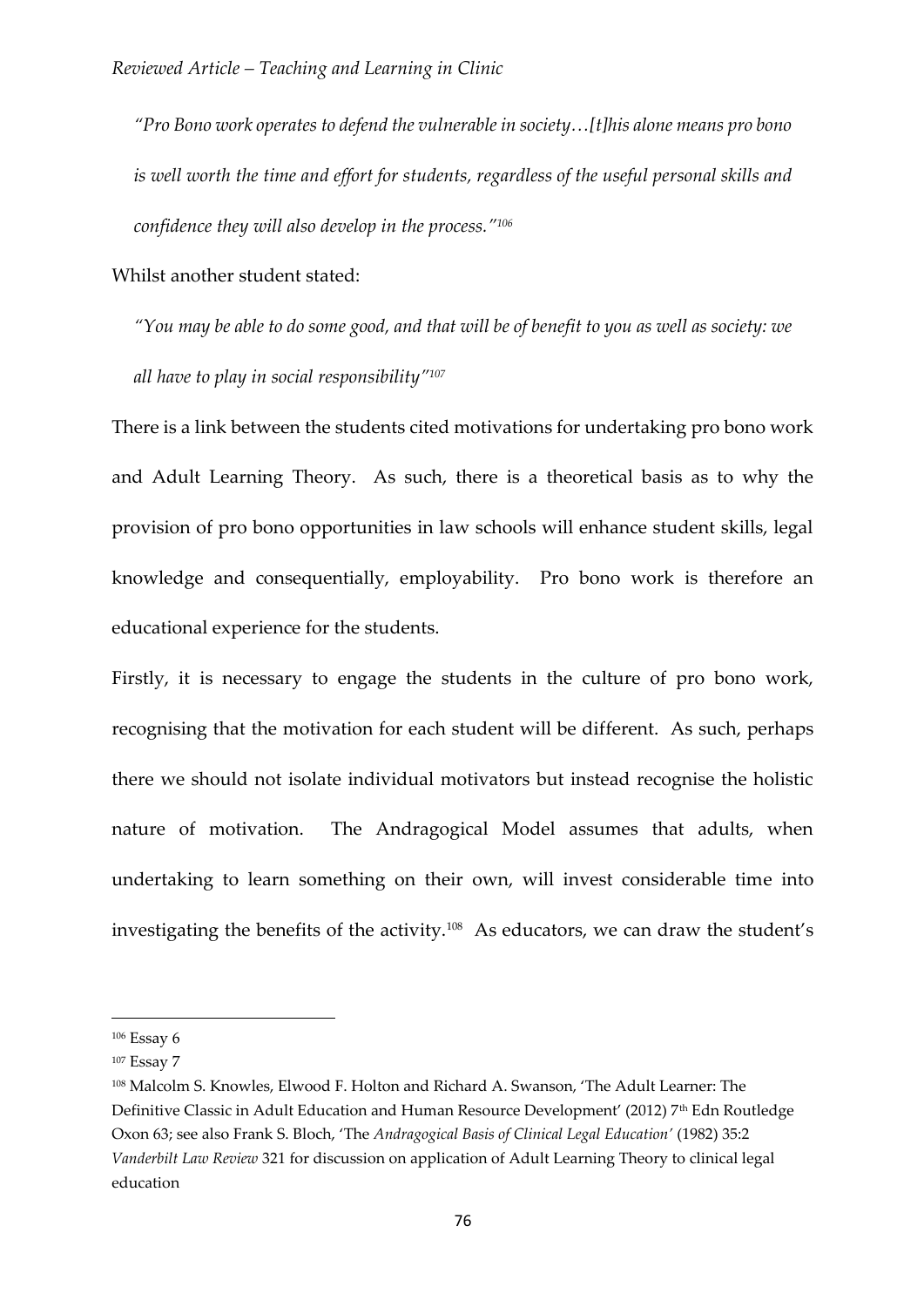attention to an array of benefits that they can evaluate and align with their own objectives. Further, if a student opts to undertake pro bono work, they will feel a sense of autonomy thus aligning with the notion of 'self-concept'.<sup>109</sup> Knowles at al. state that '[t]he minute adults walk into an activity labelled "education," "training," or anything synonymous, they hark back to their conditioning in their previous school experience, put on their dunce hats of dependency, fold their arms, sit back, and say "teach me."'<sup>110</sup> Through engagement in pro bono activity, students are engaged in self-directed learning and less likely to resent or resist the learning activity.

The pro bono experience in itself aligns with the Androgogical Model as the emphasis 'is on experiential techniques – techniques that tap into the experience of the learners.'<sup>111</sup> Students also develop a 'readiness to learn'<sup>112</sup> because they are dealing with real life legal problems that require them to seek out and assimilate the relevant knowledge and skills.

Adults also have a life-centred orientation to learning and therefore learn 'new knowledge, understanding, skills, values and attitudes most effectively when they are presented in the context of application to real-life situations.'<sup>113</sup> Assisting a pro bono client with a real legal problem will therefore assist student in acquiring legal

<sup>109</sup> Ibid

<sup>110</sup> Ibid, 64

<sup>111</sup> Ibid

<sup>112</sup> Ibid, 65

<sup>113</sup> Ibid, 66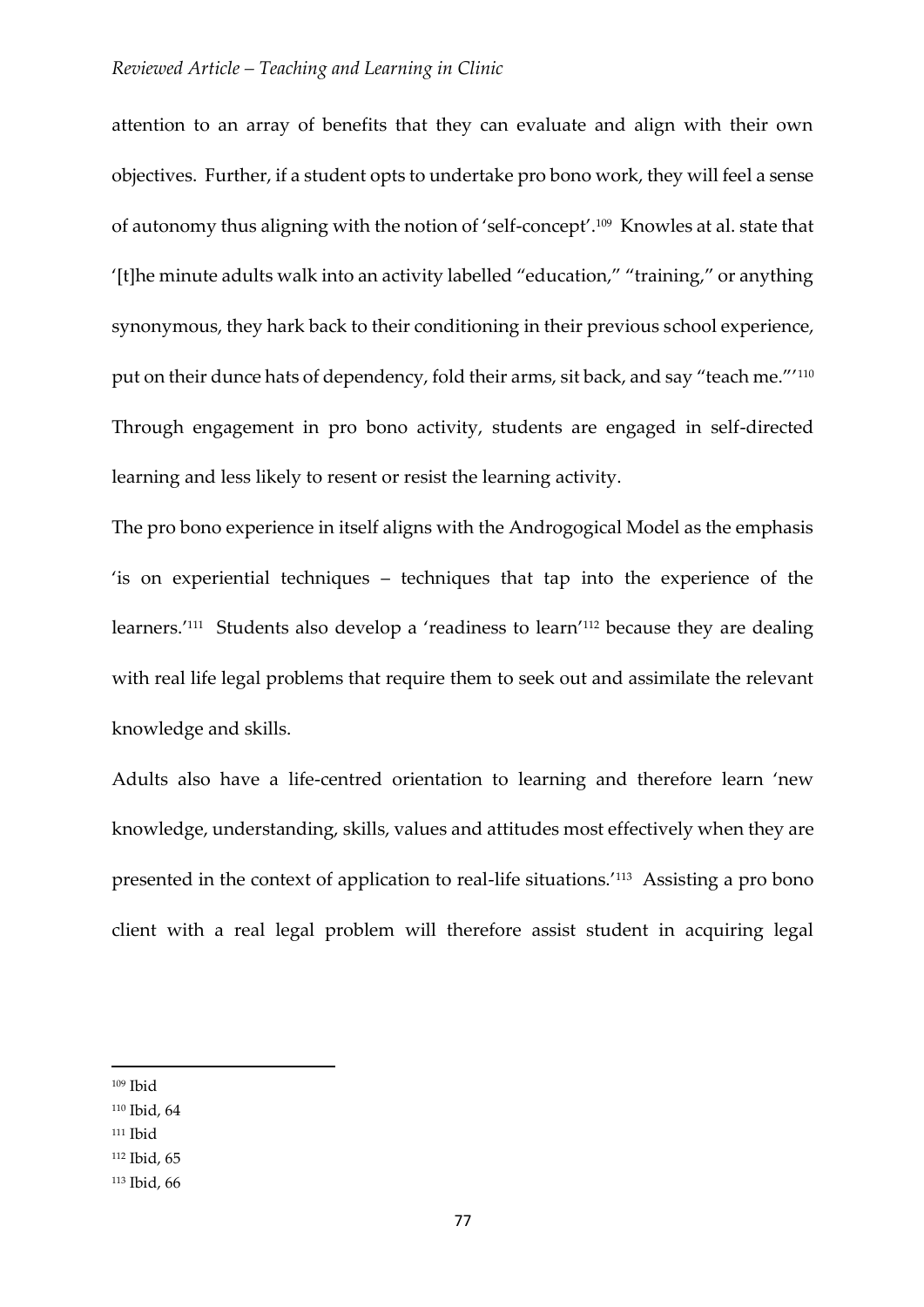knowledge and skill but also will influence their values and attitudes through exposure to new people and situations. 114

Finally, the most important motivators for adult learning are 'internal pressures' such as a desire for increased job satisfaction and self-esteem.<sup>115</sup> We can see that the students are exhibiting such motivation.<sup>116</sup>

The question then becomes how we capitalise on these motivations to instil a culture of pro bono and volunteering within the law school whilst providing a rewarding educational experience for the students.

# *Pro bono in law school*

As outlined above, Adult Learning Theory means there is an educational basis for incorporating pro bono programmes in law schools. However, it is important that such programmes are well designed to engage students and achieve the desired outcomes.

Extrinsic motivation means that students are likely to engage with the programmes. The students value the skills development, the experience that they will acquire and, as a consequence the enhanced employability. The supervision of the programme and the students are important to ensure that students achieve the learning outcomes, and

<sup>114</sup> For example, Behre, n.50; Maresh, n.24; Schmedemann, n.24

<sup>115</sup> Knowles, n.108, 67

<sup>116</sup> See n.102 and n.103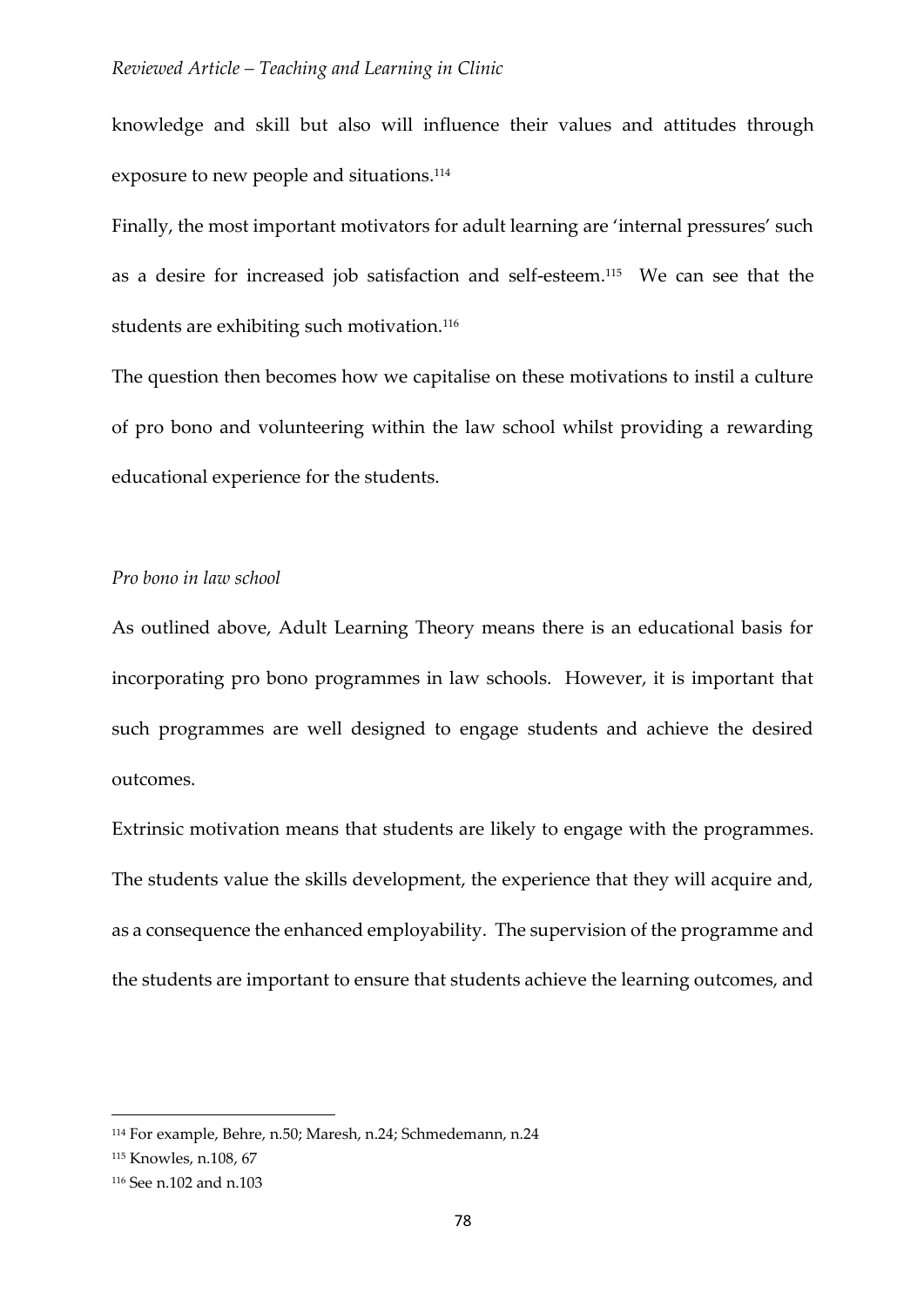do not become merely observers but are responsible within the role of a lawyer creating an environment of autonomy and self-directed learning.

It is also important that pro bono programmes expose students to new people from different backgrounds. Intrinsically, students often value meeting strangers and this has the potential to create the 'disorientating moment'. Again, through guidance from their supervisor, students can reflect upon the situation, challenging their own perceptions of the world. Through such self-examination, students can achieve 'integration' on the 'taxonomy of human motivation' and internalise thus an extrinsically motivated experience will hold intrinsic interest.

# **Conclusion**

We do not have the necessary evidence to draw any conclusions as to whether students will become intrinsically motivated to engage in public service after university as a longitudinal study would be required. However, on a theoretical basis, there is evidence to suggest that students can be extrinsically motivated to engage. Through mere experience, some students may experience the inherent satisfaction of pro bono activity and therefore wish to continue. Others however may 'identify' the personal importance of the activity through an appreciation of its application to their own life and career goals, thus beginning the process of internalisation. As educators we can guide our students through the reflective process, help them make sense of their experiences and integrate the pro bono experience with their sense of self. Whilst the students are still extrinsically motivated, the perceived locus of causality will